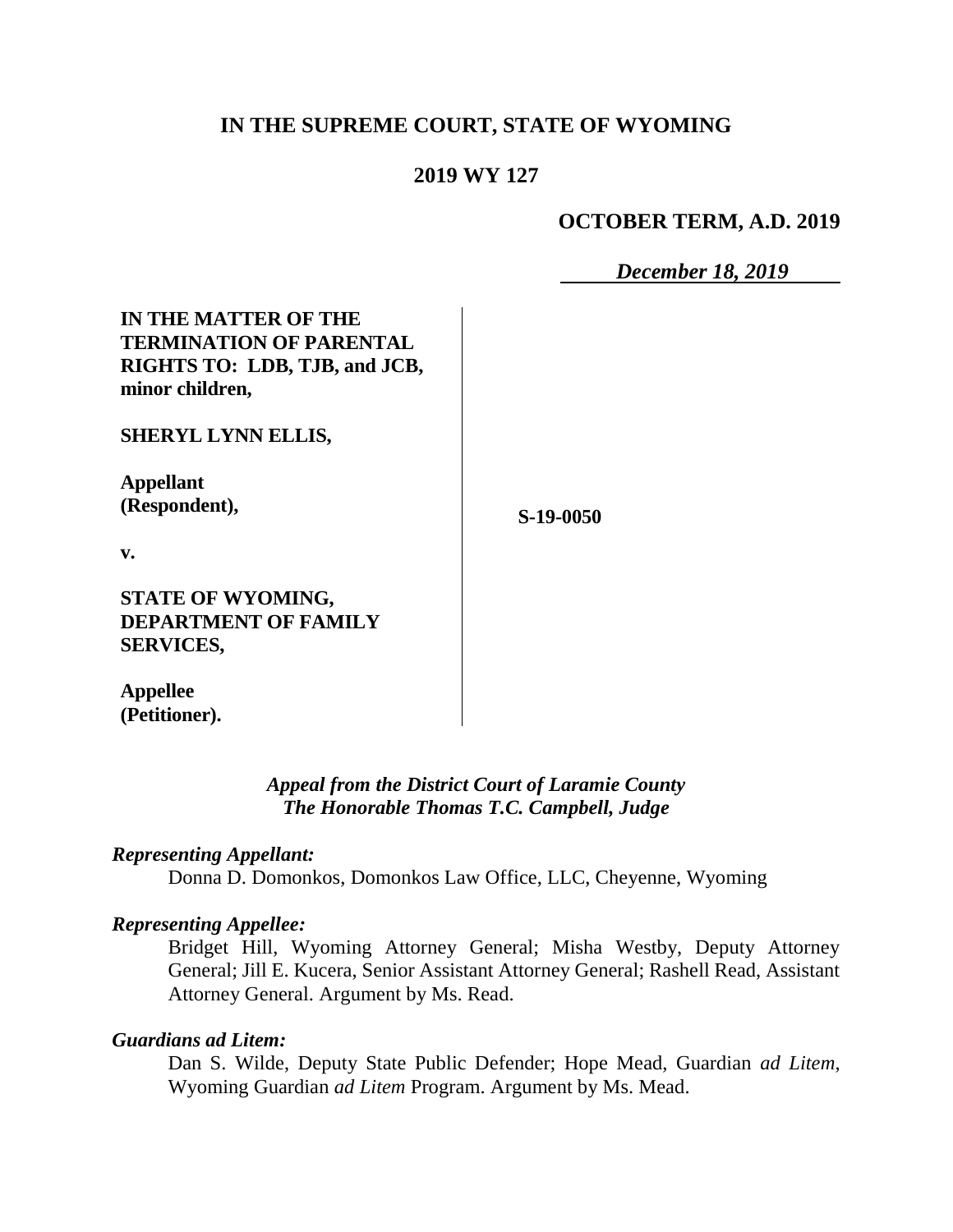*Before DAVIS, C.J., and FOX, KAUTZ, BOOMGAARDEN, and GRAY, JJ.*

*DAVIS, C.J., delivers the opinion of the Court; FOX, J., files a specially concurring opinion, in which BOOMGAARDEN, J., joins.*

**NOTICE: This opinion is subject to formal revision before publication in Pacific Reporter Third. Readers are requested to notify the Clerk of the Supreme Court, Supreme Court Building, Cheyenne, Wyoming 82002, of any typographical or other formal errors so that correction may be made before final publication in the permanent volume.**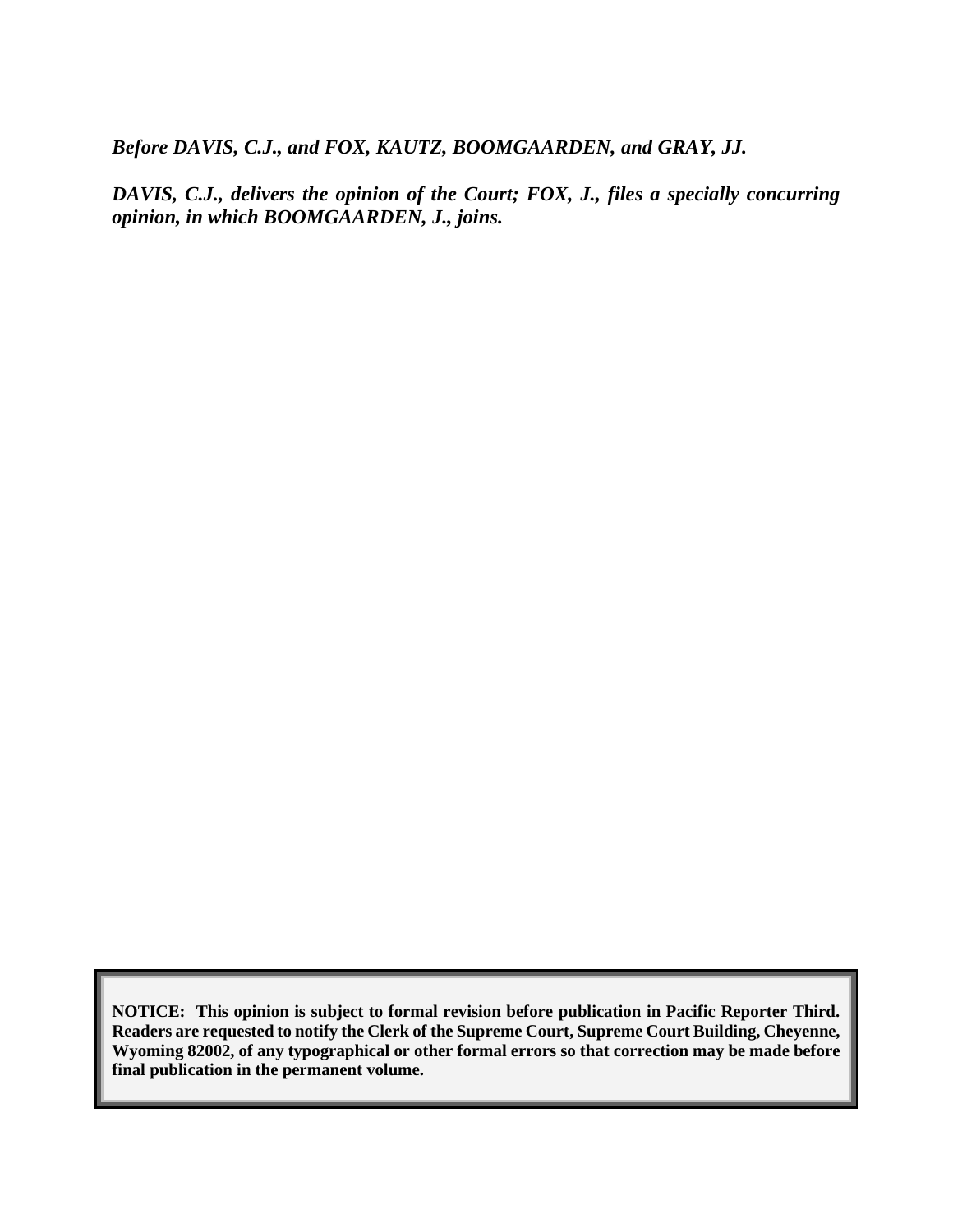## **DAVIS**, **Chief Justice.**

[¶1] Following a jury trial, the district court entered an order terminating the parental rights of Sheryl Ellis (Mother) to her three minor daughters. Mother contends the court erred in allocating peremptory challenges and in admitting evidence of the children's sexual abuse allegations. We find no reversible error and affirm.

## **ISSUES**

[¶2] Mother presents two issues on appeal, which we restate as:

I. Did the district court abuse its discretion when it failed to equalize peremptory challenges by either giving Mother additional challenges or requiring the Department of Family Services and guardian *ad litem* to share challenges, and if so, is the error reversible?

II. Did the district court abuse its discretion when it admitted evidence of the children's sexual abuse allegations and excluded evidence that the allegations were not substantiated?

## **FACTS**

[¶3] In January 2016, Mother was sole custodian of her three minor daughters, LDB, TJB, and JCB.<sup>1</sup> LDB was born in 2002, and TJB and JCB were twins born in 2004. On January 4, 2016, law enforcement received a call from one of the daughters seeking help because Mother was intoxicated. Deputies Mark Yocum and Aaron Scott of the Laramie County Sheriff's Office responded to the Ellis home and found Mother extremely intoxicated. Because Mother had done nothing criminal by being intoxicated in her home, the officers did not arrest her. They informed her that they would take the girls to school and would arrange for them to ride the bus home after school.

[¶4] At around 3:30 to 3:45 that afternoon, Deputy Yocum received a report that Mother had driven to the girls' schools to look for them. He then set out for the Ellis home to ensure that the girls had arrived home safely, and on the way he found Mother in her vehicle parked in the middle of the road. He pulled over and approached her and found that she still appeared intoxicated, with slurred speech, glassy and bloodshot eyes, and a strong odor of alcohol. Mother denied having consumed alcohol that afternoon, but she admitted to having taken Percocet. Deputy Yocum then conducted field sobriety tests, and after

<sup>&</sup>lt;sup>1</sup> The children's father died in 2015.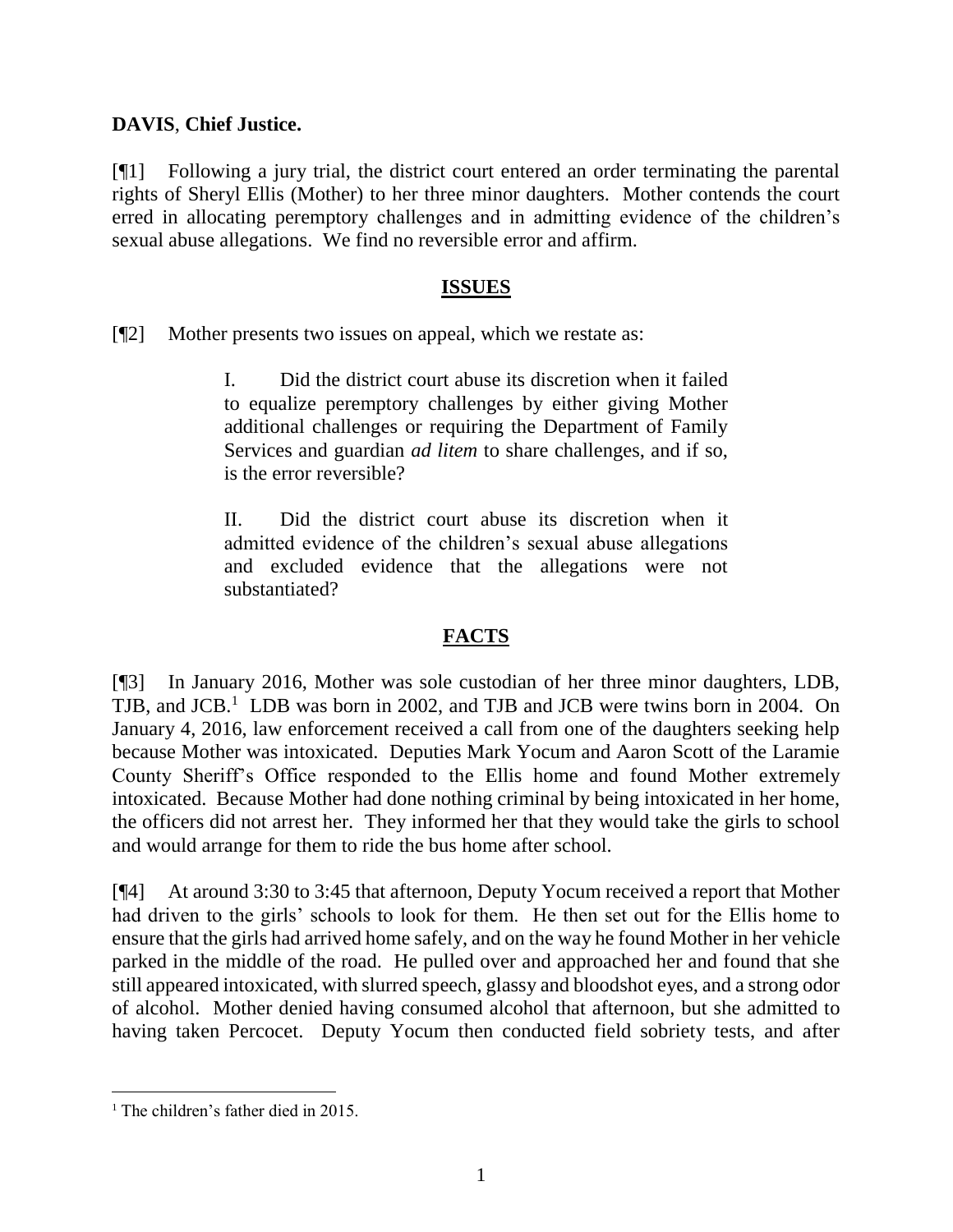Mother failed those, he arrested her on a charge of felony driving under the influence  $(DUI).<sup>2</sup>$ 

[¶5] During Deputy Yocum's interaction with Mother, Deputy Scott arrived to provide backup. Deputy Scott then went to the Ellis home and confirmed that the children had made it home safely by bus. The deputies then arranged to have Mother's mother take custody of the girls.

[¶6] The next day, Officer Daniel Zabriskie of the Cheyenne Police Department, the school resource officer at LDB's junior high, spoke with LDB concerning her mother's arrest. He thereafter decided to take LDB and her sisters into protective custody.

> Obviously, I checked in with [LDB], going to see how the evening had gone, discovered that Ms. Ellis had been arrested by the deputies that evening. Confirmed that [the girls] had gone to their grandma's, so you know, they had a safe place to be, you know, warm and fed and all of that. However, knowing that [their] father had passed away and that Ms. Ellis was the only person who had legal custody of the children, I consulted with my sergeant throughout the day, and then confirmed with the Detention Center that Ms. Ellis was not being released that day; that there was a bond that could be posted, and I couldn't contact anybody who – anybody in Ms. Ellis' life who was willing to post that bond at the time.

> Because there was nobody immediately available, you know, to make legal decisions or medical decisions or educational decisions for those three kids, I took them into protective custody, you know, contacted the District Attorney, did the paperwork and contacted DFS.

[¶7] On January 6, 2016, the Laramie County district attorney filed a petition in juvenile court alleging neglect by Mother, and on January 7, 2016, the juvenile court entered an order continuing shelter care and placing Mother's daughters in the care and custody of the Department of Family Services (the Department) for placement in foster care. The girls were then placed in foster care with their former stepmother.

[¶8] In September 2016, Mother was convicted of felony DUI for the January 4, 2016 incident, and she was sentenced to a prison term of six to seven years. On February 7,

l

<sup>2</sup> The charge was a felony because Mother had five prior DUI convictions in the ten years preceding her January 2016 arrest.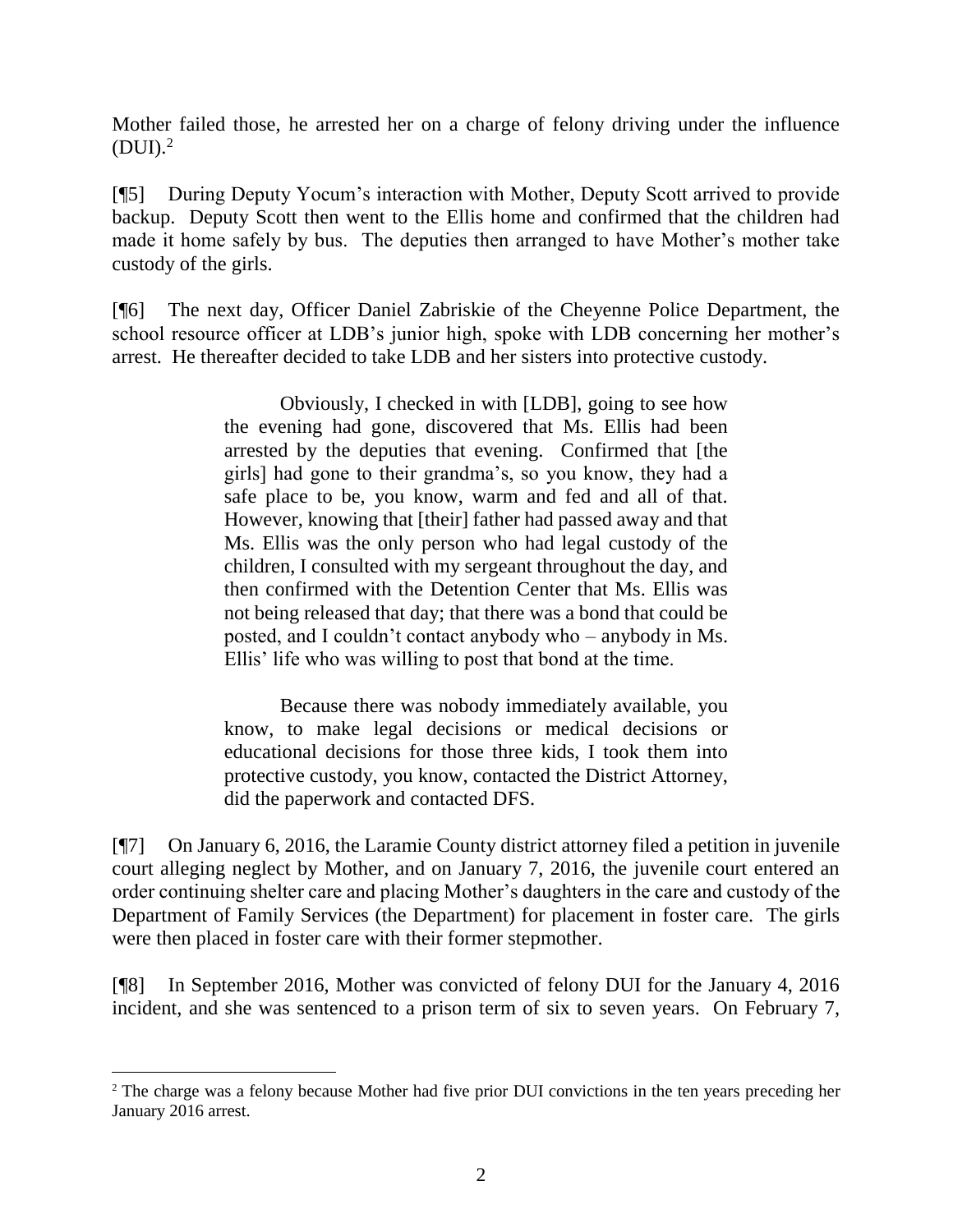2018, the Department filed a petition to terminate Mother's parental rights to LDB, TJB, and JCB. As grounds for termination, the petition alleged:

> 10. Sheryl Ellis has been convicted numerous times of Driving While Under the Influence (DWUI). She attempted to drive the minor children home from school on January 4, 2016. Had a school official not stopped her, Sheryl Ellis would have driven the minor children while she was under the influence of alcohol. Sheryl Ellis was arrested and charged with a felony DWUI on January 4, 2016. She was convicted and sentenced to 6-7 years of incarceration for that DWUI in late September 2016. The minor children spent the night with their grandmother on January 4, 2016. On January 5, 2016, the minor children were taken into protective custody by law enforcement because Sheryl Ellis's January 4, 2016 arrest and incarceration left the minor children without a caretaker. The minor children now reside with their late father's wife, due to their grandmother not being in the best condition to fully take care of the minor children.

> 11. The minor children do not feel safe at Sheryl Ellis's residence due to her live-in boyfriend. The minor children have alleged sexual abuse by Sheryl Ellis and her live-in boyfriend, which allegations are under investigation.

> 12. On September 8, 2016, while on bond for her January 4, 2016 DWUI, Sheryl Ellis was arrested on another felony DWUI charge, failure to yield, hit and run, and various other charges. Throughout the duration of this case, Sheryl Ellis has been incarcerated and in different treatment facilities. Sheryl Ellis has a significant alcohol dependency and has not successfully completed treatment to address her dependency issues. Sheryl Ellis has also failed to complete her case plan.

> 13. The Agency has made reasonable efforts to reunify Sheryl Ellis with [the minor children], but those efforts have been unsuccessful. The Agency's reasonable efforts include, but are not limited to: developing a case plan with Sheryl Ellis; working towards the goals of the case plan; providing foster care placement of the minor children; participation and recommendations to the multidisciplinary team and juvenile court; and supervising the juvenile case.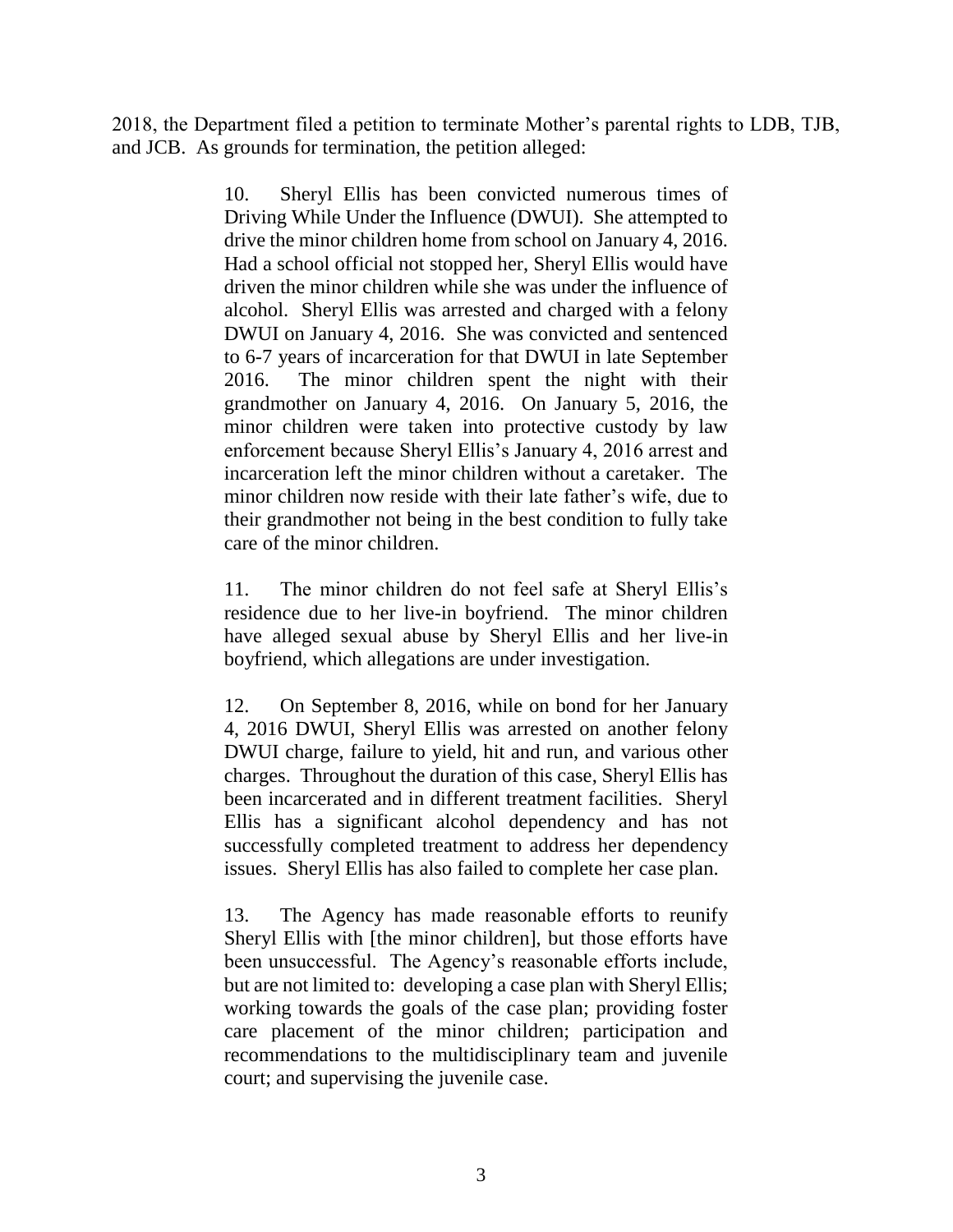14. The Agency has also recommended evaluations and treatment for Sheryl Ellis's alcohol dependency, as well as mental health evaluations, which included a psychosexual evaluation. Sheryl Ellis did participate in two treatment programs for her alcohol dependency as part of her DWUI criminal proceedings. However, due to her actions while she was at the facilities, she was discharged from both programs before her completion dates and was returned to jail.

15. Sheryl Ellis remains unable to care for [LDB, TJB, and JCB] due to her continued alcohol dependency and her inability to provide a stable life for [them]. The Agency is unable to return [the children] to the care and custody of Sheryl Ellis due to Sheryl Ellis's actions over the course of the juvenile case as well as her actions before the juvenile case began.

16. The health and safety of [LDB, TJB, and JCB] would be jeopardized if they are returned to Sheryl Ellis's care. Therefore, the parental rights of Sheryl Ellis to [LDB, TJB, and JCB] should be terminated under Wyoming Statute § 14-2- 309(a)(iii).

17. Sheryl Ellis has been sentenced to 6-7 years in prison and is currently incarcerated due to the conviction of a felony DWUI. Sheryl Ellis is unfit to have custody and control of the minor children as demonstrated by her alcohol dependency, her failure to complete her case plan, her inability to provide a safe and stable living environment for the minor children, and her continued incarcerations. Therefore, the parental rights of Sheryl Ellis to [LDB, TJB, and JCB] should be terminated under Wyoming Statute § 14-2-309(a)(iv).

18. The minor children have been in the Agency's legal custody since January 5, 2016, approximately 24 months. Sheryl Ellis is unfit to have the custody and control of the minor children as demonstrated by her alcohol dependency, her failure to complete her case plan, her inability to provide a safe and stable living environment for the minor children, as well as her continued incarcerations. Therefore, the parental rights of Sheryl Ellis to [LDB, TJB, and JCB] should be terminated under Wyoming Statute § 14-2-309(a)(v).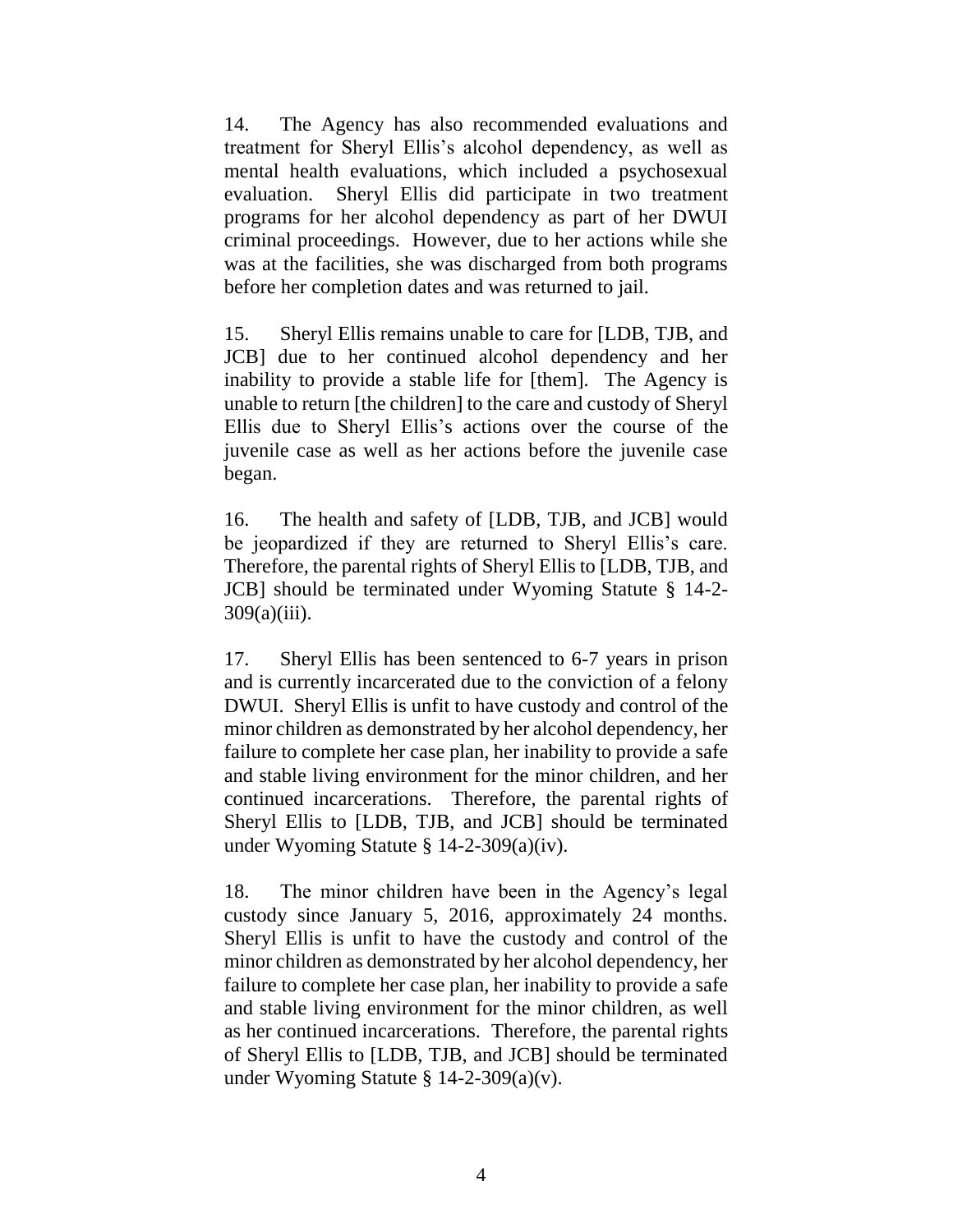19. It would be in the best interests of the minor children for this Court to terminate the parental rights of the natural mother, Sheryl Ellis.

[¶9] On June 29, 2018, the district court issued a scheduling order setting the trial to be conducted before a six-person jury as requested by Mother. On October 3, 2018, the Department withdrew the ground for termination set forth in Wyo. Stat. Ann. § 14-2- 309(a)(iii), and the case then proceeded on two grounds, Wyo. Stat. Ann. §§ 14-2-  $309(a)(iv)$  and (v).<sup>3</sup> On November 26, 2018, a six-day jury trial began and resulted in a verdict that the Department had proved both grounds. The court then heard argument on the best interests of the children and found that their best interests would be served by terminating Mother's parental rights.

[¶10] On December 11, 2018, the district court entered a written order terminating Mother's parental rights to LDB, TJB, and JCB. Mother thereafter filed a timely notice of appeal to this Court.

a) The parent-child legal relationship may be terminated if any one (1) or more of the following facts is established by clear and convincing evidence:

\* \* \* \*

(iii) The child has been abused or neglected by the parent and reasonable efforts by an authorized agency or mental health professional have been unsuccessful in rehabilitating the family or the family has refused rehabilitative treatment, and it is shown that the child's health and safety would be seriously jeopardized by remaining with or returning to the parent;

(iv) The parent is incarcerated due to the conviction of a felony and a showing that the parent is unfit to have the custody and control of the child;

(v) The child has been in foster care under the responsibility of the state of Wyoming for fifteen (15) of the most recent twenty-two (22) months, and a showing that the parent is unfit to have custody and control of the child[.]

Wyo. Stat. Ann. § 14-2-309 (LexisNexis 2019).

 $\overline{a}$ 

<sup>&</sup>lt;sup>3</sup> The statutory grounds for termination originally cited and those on which DFS proceeded to trial are stated as: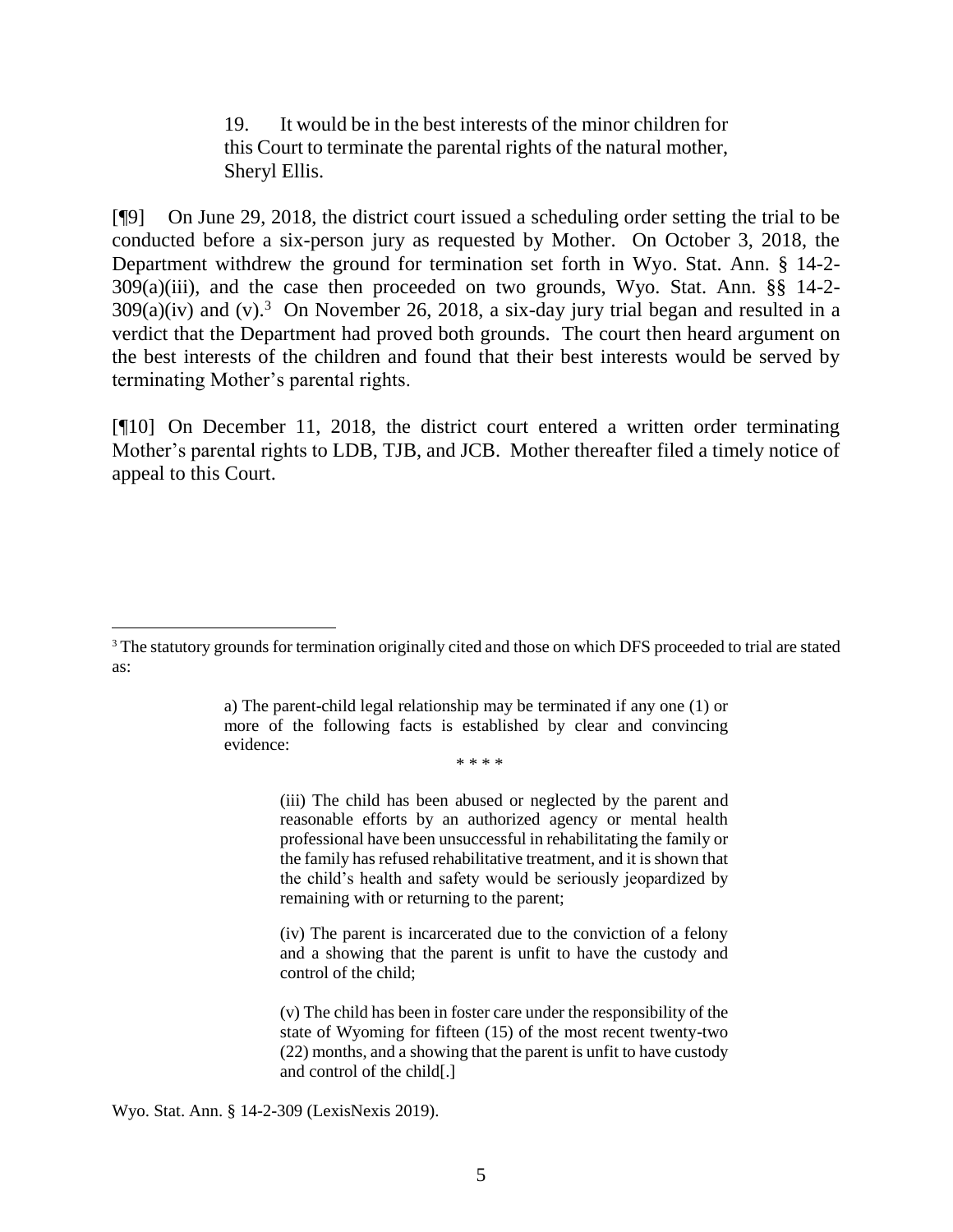# **DISCUSSION**

## **A. Allocation of Peremptory Challenges**

# **1. Standard of Review**

[¶11] We review a district court's rulings on the allocation of peremptory challenges for an abuse of discretion. *Smyth v. Kaufman*, 2003 WY 52, ¶ 13, 67 P.3d 1161, 1165 (Wyo. 2003) (citing *Cargill, Inc. v. Mountain Cement Co.*, 891 P.2d 57, 65 (Wyo. 1995)). In determining whether the court abused its discretion, we consider whether it "could reasonably conclude as it did, and whether it acted in an arbitrary and capricious manner." *Sparks v. State*, 2019 WY 50, ¶ 34, 440 P.3d 1095, 1106 (Wyo. 2019) (quoting *[Moser v.](http://www.westlaw.com/Link/Document/FullText?findType=Y&serNum=2043775846&pubNum=0004645&originatingDoc=I38542ca0778f11e98eaef725d418138a&refType=RP&fi=co_pp_sp_4645_1248&originationContext=document&vr=3.0&rs=cblt1.0&transitionType=DocumentItem&contextData=(sc.Search)#co_pp_sp_4645_1248)  State*[, 2018 WY 12, ¶ 40, 409 P.3d 1236, 1248 \(Wyo. 2018\)\)](http://www.westlaw.com/Link/Document/FullText?findType=Y&serNum=2043775846&pubNum=0004645&originatingDoc=I38542ca0778f11e98eaef725d418138a&refType=RP&fi=co_pp_sp_4645_1248&originationContext=document&vr=3.0&rs=cblt1.0&transitionType=DocumentItem&contextData=(sc.Search)#co_pp_sp_4645_1248).

# **2. Framework for Allocating Peremptory Challenges**

[¶12] Wyo. Stat. Ann. § 1-11-202 (LexisNexis 2019) provides that "[i]n the trial of civil cases in the district courts of this state, each side is allowed three (3) peremptory challenges." W.R.C.P. 47 provides:

> Each party shall be entitled to three peremptory challenges. Several defendants or several plaintiffs may be considered as a single party for the making of challenges or the court may allow additional peremptory challenges and permit them to be exercised separately or jointly.

W.R.C.P. 47(e).

[¶13] The allocation of peremptory challenges depends on the sides to a dispute and how the parties are aligned. We have said:

> [Section 1-11-202](http://www.westlaw.com/Link/Document/FullText?findType=L&pubNum=1000377&cite=WYSTS1-11-202&originatingDoc=I180effc8f5a711d9bf60c1d57ebc853e&refType=LQ&originationContext=document&vr=3.0&rs=cblt1.0&transitionType=DocumentItem&contextData=(sc.Keycite)) starts from the premise that each "side" to a controversy is entitled to an equal number of peremptory challenges. "Side," as that term is understood in the context of litigation, means "litigant or a group of litigants having essentially common interests."

*Wardell v. McMillan*, 844 P.2d 1052, 1060-61 (Wyo. 1992) (quoting *Patterson Dental Co. v. Dunn*, 592 S.W.2d 914, 917 (Tex. 1979)).

[¶14] A trial court's task in allocating peremptory challenges is to determine whether "a good-faith controversy" exists between multi-party litigants "regarding factual issues that will be determined by the jury." *Cargill*, 891 P.2d at 64 (citing *Wardell*[, 844 P.2d at 1061\)](http://www.westlaw.com/Link/Document/FullText?findType=Y&serNum=1992224253&pubNum=0000661&originatingDoc=Ia0391de3f58a11d9b386b232635db992&refType=RP&fi=co_pp_sp_661_1061&originationContext=document&vr=3.0&rs=cblt1.0&transitionType=DocumentItem&contextData=(sc.Keycite)#co_pp_sp_661_1061).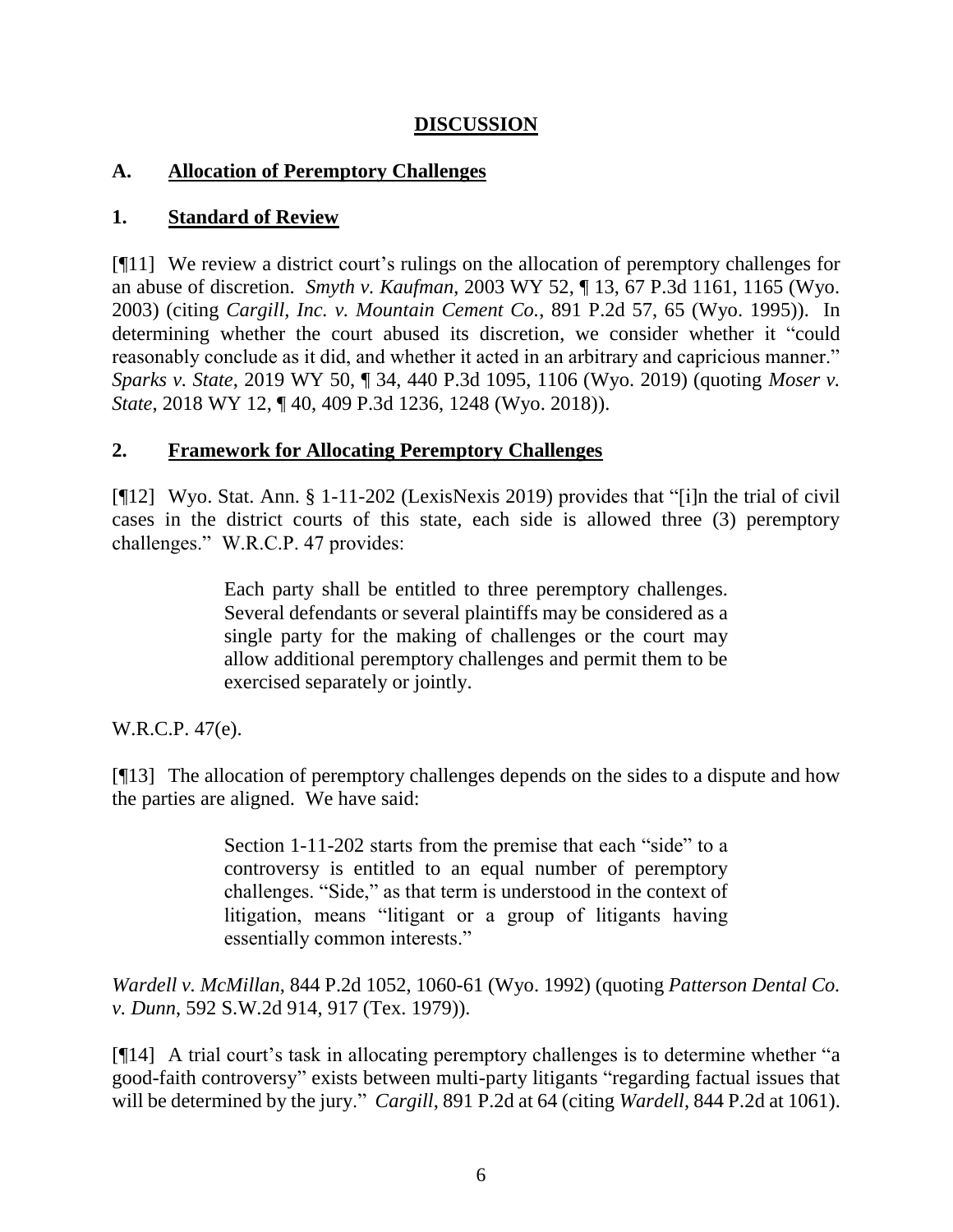Only when such a good faith controversy is found will the parties' interests be considered antagonistic to each other, thus entitling them to separate peremptory challenges.

> Allocation of peremptory challenges, although resting within the sound discretion of the district court, still requires the district court to determine that a good faith controversy exists between multi-party litigants, be they plaintiffs or defendants, before peremptory challenges are awarded. This rule is intended to prevent multi-party litigants, on the same side, from stockpiling peremptory challenges if their interests are not antagonistic.

*Smyth*, ¶ 16, 67 P.3d at 1165 (quoting *Cargill*, 891 P.2d at 65).

[¶15] We have explained the importance of preventing parties whose interests are not antagonistic to each other from pooling their peremptory challenges.

> Multi-party defendants' interests are antagonistic when a goodfaith controversy exists, vis-a-vis each other, over an issue of fact which the jury will decide. *See [Patterson Dental](http://www.westlaw.com/Link/Document/FullText?findType=Y&serNum=1979140282&pubNum=713&originatingDoc=I180effc8f5a711d9bf60c1d57ebc853e&refType=RP&fi=co_pp_sp_713_918&originationContext=document&vr=3.0&rs=cblt1.0&transitionType=DocumentItem&contextData=(sc.Keycite)#co_pp_sp_713_918)  Company*[, 592 S.W.2d at 918.](http://www.westlaw.com/Link/Document/FullText?findType=Y&serNum=1979140282&pubNum=713&originatingDoc=I180effc8f5a711d9bf60c1d57ebc853e&refType=RP&fi=co_pp_sp_713_918&originationContext=document&vr=3.0&rs=cblt1.0&transitionType=DocumentItem&contextData=(sc.Keycite)#co_pp_sp_713_918) When such a controversy exists, the defendants constitute separate "sides" within the meaning of [§ 1-11-202](http://www.westlaw.com/Link/Document/FullText?findType=L&pubNum=1000377&cite=WYSTS1-11-202&originatingDoc=I180effc8f5a711d9bf60c1d57ebc853e&refType=LQ&originationContext=document&vr=3.0&rs=cblt1.0&transitionType=DocumentItem&contextData=(sc.Keycite)) and are entitled to have additional peremptory challenges. This result is justified by the rationale that certain of the extra challenges will be used to select a jury for the case against the other defendant, rather than against the plaintiff. *See* Daniel J. Sheehan, Jr. & Cynthia C. Hollingsworth, *Allocation of Peremptory Challenges Among Multiple Parties*, 10 St. Mary's L.J. 511, 530 (1979).

> When, on the other hand, no good-faith controversy exists between multi-party defendants and they are yet awarded extra peremptory challenges, the single-party plaintiff is placed in a distinct tactical disadvantage. The multi-party defendants, having no motive to exercise their additional challenges against a co-defendant, are able to pool their challenges against the plaintiff. As we have previously recognized, peremptory challenges are of substantial importance in constructing a fair and impartial jury. Theoretically, peremptory challenges may be used in an arbitrary and capricious manner. In practice, however, a party exercises peremptory challenges to reject jurors perceived to be unsympathetic to his case. To allow nonantagonistic, multi-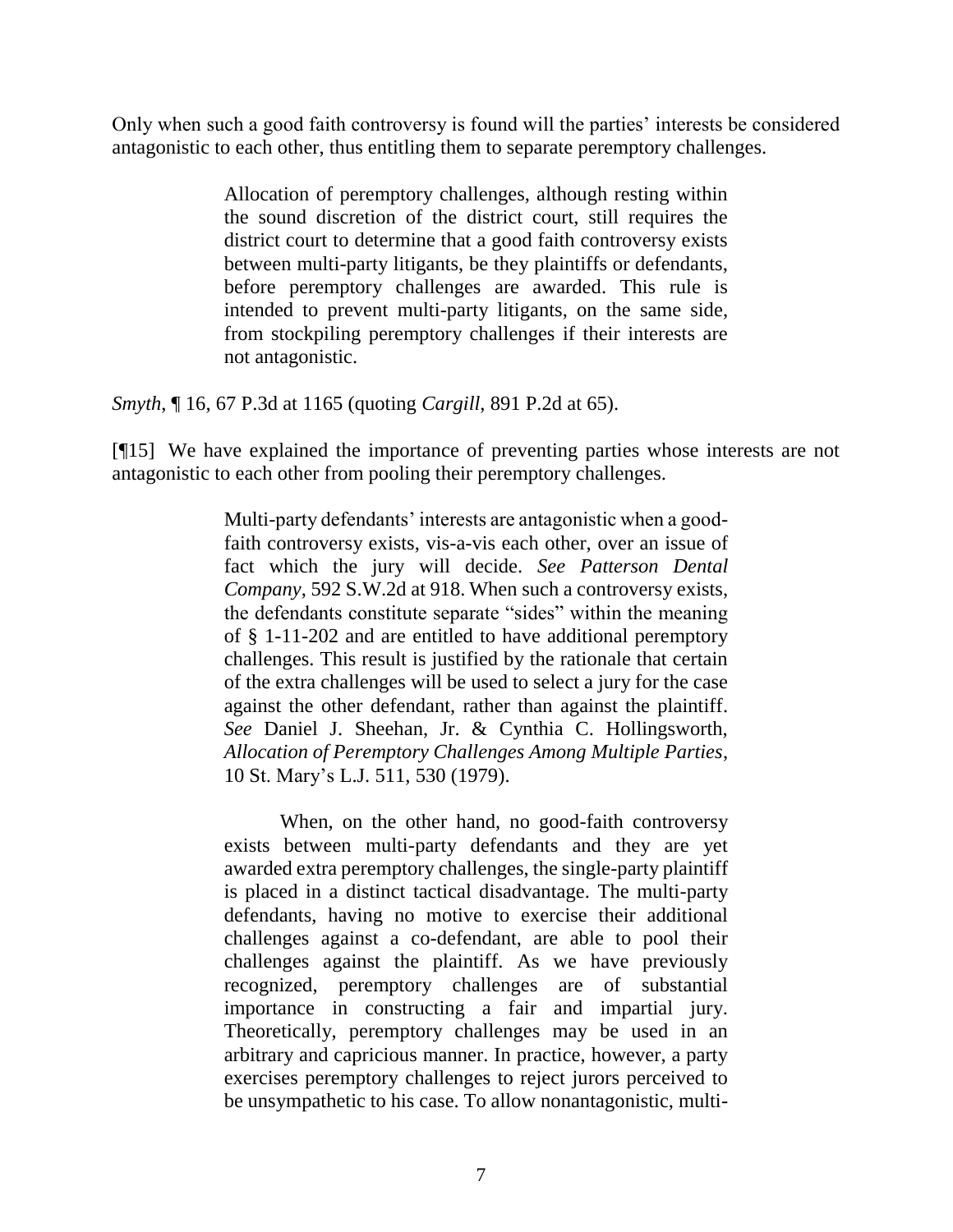party defendants a two-, three- or four-to-one advantage in the exercise of peremptory challenges affords them undue influence over the composition of the jury and implicates the single-party plaintiff's right to a fair trial.

*Wardell*, 844 P.2d at 1061; *see also Roberts v. State*, 2018 WY 23, ¶ 10, 411 P.3d 431, 436 (Wyo. 2018) ("The peremptory challenge—that is, a party's removal of a potential juror without showing cause—lies at the heart of jury selection in the American trial.").

[¶16] As we observed in *Cargill* and *Smyth*, these fair trial concerns are the same whether the multi-party litigants are plaintiffs or defendants. *Smyth*, ¶ 16, 67 P.3d at 1165 (quoting *Cargill*, 891 P.2d at 65). Additionally, the concerns are the same, and the analysis the same, when the parties bear titles other than plaintiff and defendant. As another court explained:

> The parties to a termination proceeding are not referred to as plaintiffs and defendants. The petitioner is analogous to the plaintiff, and the parent, to the defendant. The question is whether the other persons, like the child, who participate in a termination proceeding should, depending on his or her position on the merits of whether grounds for termination exist, be viewed as a party to the action and as a plaintiff or defendant for purposes of peremptory challenge. In this case, as we understand it, the guardian ad litem has aligned himself with the petitioner (County) in the fact finding stage. In this situation the children might be treated as plaintiffs for purposes of selecting the jurors. Applying [sec. 805.08\(3\)](http://www.westlaw.com/Link/Document/FullText?findType=L&pubNum=1000260&cite=WIST805.08&originatingDoc=I9adea180fea911d9bf60c1d57ebc853e&refType=SP&originationContext=document&vr=3.0&rs=cblt1.0&transitionType=DocumentItem&contextData=(sc.Search)#co_pp_d08f0000f5f67) in this case, as [sec. 48.31](http://www.westlaw.com/Link/Document/FullText?findType=L&pubNum=1000260&cite=WIST48.31&originatingDoc=I9adea180fea911d9bf60c1d57ebc853e&refType=LQ&originationContext=document&vr=3.0&rs=cblt1.0&transitionType=DocumentItem&contextData=(sc.Search)) appears to direct, would mean that the County and the children are several plaintiffs but one party and would therefore share peremptory challenges. *Cf*. *Keplin v. Hardware Mut. Cas. Co.*, 24 Wis.2d 319, 329-330, 129 N.W.2d 321, [130](http://www.westlaw.com/Link/Document/FullText?findType=Y&serNum=1964135261&pubNum=595&originatingDoc=I9adea180fea911d9bf60c1d57ebc853e&refType=RP&originationContext=document&vr=3.0&rs=cblt1.0&transitionType=DocumentItem&contextData=(sc.Search))  [N.W.2d 3,](http://www.westlaw.com/Link/Document/FullText?findType=Y&serNum=1964135261&pubNum=595&originatingDoc=I9adea180fea911d9bf60c1d57ebc853e&refType=RP&originationContext=document&vr=3.0&rs=cblt1.0&transitionType=DocumentItem&contextData=(sc.Search)) *reh'g denied*, 24 Wis.2d 319, 130 N.W.2d 3 (1964).

*In re C.E.W.*, 368 N.W.2d 47, 57 (Wis. 1985).<sup>4</sup>

 $\overline{a}$ 

[¶17] In sum, when a court is confronted with multiple litigants, on either side and by whatever titles, it must allocate peremptory challenges based on the alignment of the

<sup>&</sup>lt;sup>4</sup> In *C.E.W.*, the initial question before the Wisconsin court was whether the GAL was entitled to exercise peremptory challenges, and the court concluded it was, and that they should be shared with the county because the GAL was so aligned. *C.E.W.*, 368 N.W.2d at 57. In the case before us, Mother has not challenged the GAL's right to exercise peremptory challenges and that question is therefore one for another day. In addressing the district court's allocation of challenges, we will assume without deciding that the GAL is entitled to exercise peremptory challenges.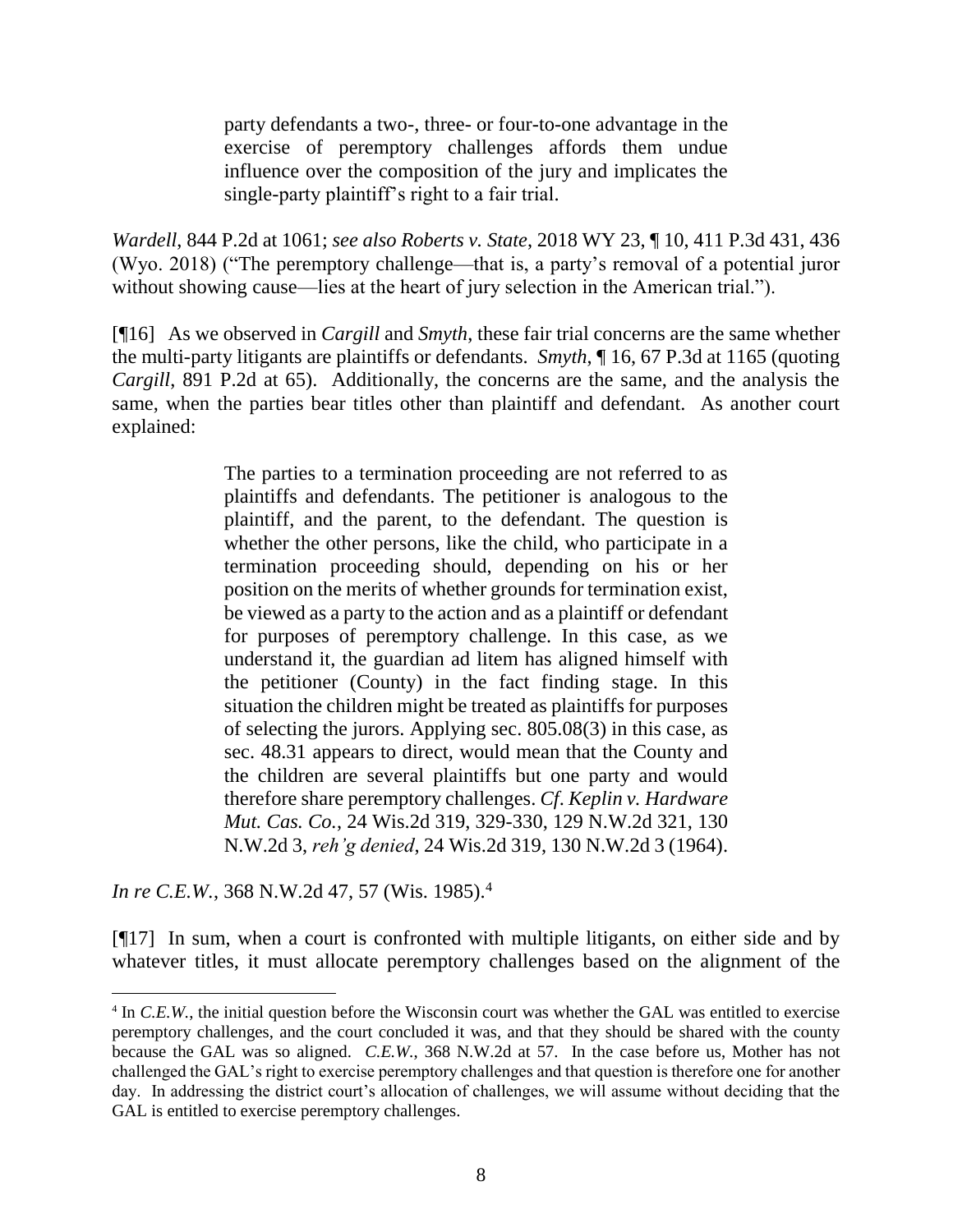litigants and a determination of whether their interests are antagonistic. In *Wardell*, we set forth a list of non-exclusive factors a trial court should consider in making that determination, including, as relevant here: the type of relationship among the litigants; information disclosed by pretrial discovery; and representations made by the parties. *Wardell*, 844 P.2d at 1061. We also recognized in *Wardell* that Rule 47 had been amended to allow a trial court discretion in allocating peremptory challenges to multi-party litigants, but we cautioned that such discretion must be exercised within established parameters.

> The Wyoming Supreme Court approved an amendment to [W.R.C.P. 47,](http://www.westlaw.com/Link/Document/FullText?findType=L&pubNum=1008760&cite=WYRRCPR47&originatingDoc=I180effc8f5a711d9bf60c1d57ebc853e&refType=LQ&originationContext=document&vr=3.0&rs=cblt1.0&transitionType=DocumentItem&contextData=(sc.Keycite)) effective March 24, 1992, which, in addition to [§ 1-11-202,](http://www.westlaw.com/Link/Document/FullText?findType=L&pubNum=1000377&cite=WYSTS1-11-202&originatingDoc=I180effc8f5a711d9bf60c1d57ebc853e&refType=LQ&originationContext=document&vr=3.0&rs=cblt1.0&transitionType=DocumentItem&contextData=(sc.Keycite)) addresses the allocation of peremptory challenges in the multi-party context. [W.R.C.P. 47\(c\)](http://www.westlaw.com/Link/Document/FullText?findType=L&pubNum=1008760&cite=WYRRCPR47&originatingDoc=I180effc8f5a711d9bf60c1d57ebc853e&refType=LQ&originationContext=document&vr=3.0&rs=cblt1.0&transitionType=DocumentItem&contextData=(sc.Keycite)) now reads as follows:

> > (c) Each party shall be entitled to three peremptory challenges. Several defendants or several plaintiffs may be considered as a single party for the making of challenges or the court may allow additional peremptory challenges and permit them to be exercised separately or jointly.

The new rule adopts the law applicable to the federal courts. *See* [28 U.S.C. § 1870 \(1988\).](http://www.westlaw.com/Link/Document/FullText?findType=L&pubNum=1000546&cite=28USCAS1870&originatingDoc=I180effc8f5a711d9bf60c1d57ebc853e&refType=LQ&originationContext=document&vr=3.0&rs=cblt1.0&transitionType=DocumentItem&contextData=(sc.Keycite)) The new rule does not alter our position that antagonism must be shown among multi-party defendants in the single-party plaintiff/multi-party defendant context prior to the allotment of additional peremptory challenges. The new rule may, however, afford the trial judge more discretion over how many extra peremptory challenges are appropriate under the circumstances and over how they should be exercised.

*Wardell*, 844 P.2d at 1060 n.8; *see also Smyth*, ¶ 16, 67 P.3d at 1165 (quoting *Cargill*, 891 P.2d at 65) ("Allocation of peremptory challenges, although resting within the sound discretion of the district court, still requires the district court to determine that a good faith controversy exists between multi-party litigants[.]").

[¶18] Against this framework we turn to our review of the district court's allocation of peremptory challenges in this case.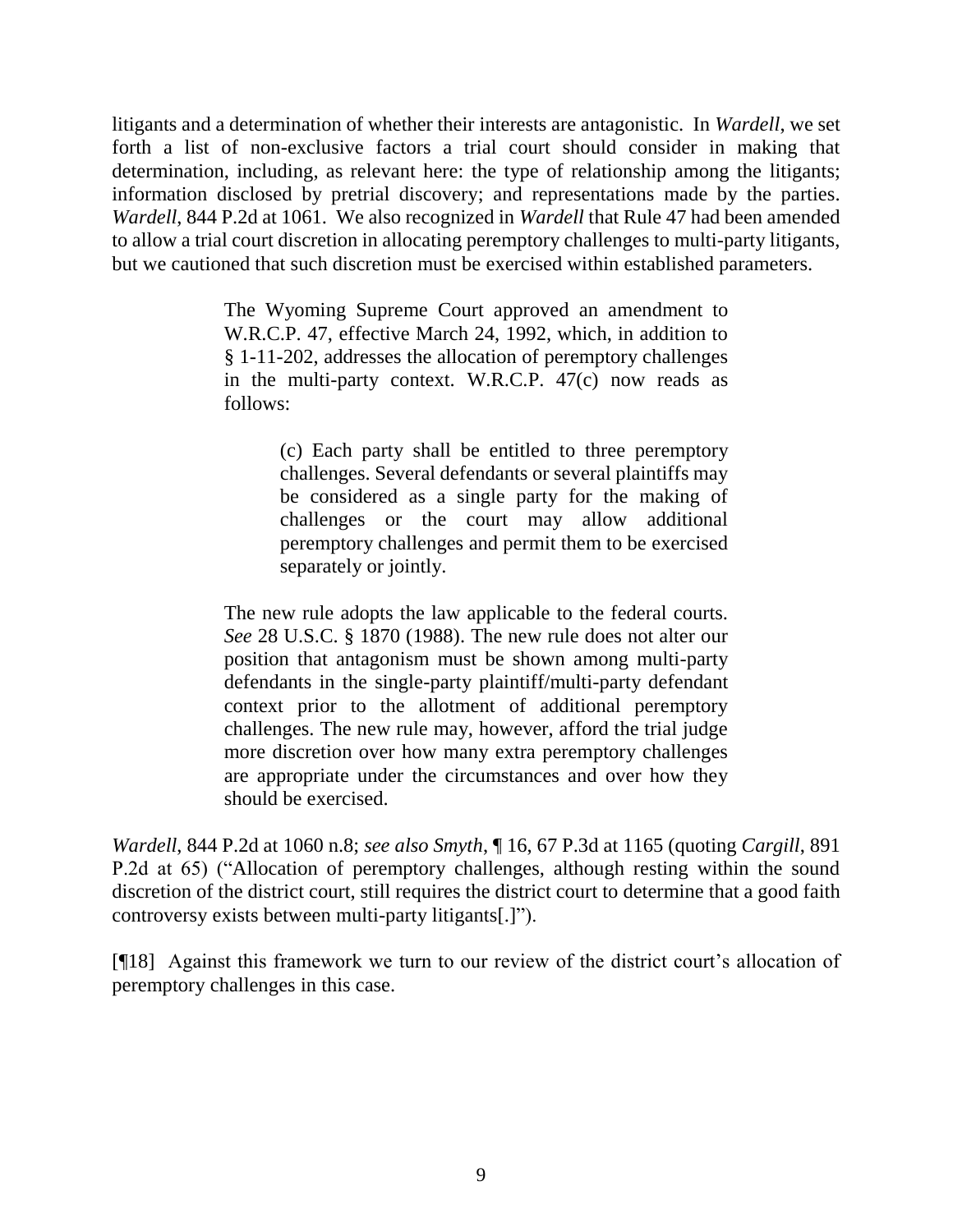# **3. District Court's Ruling**

## **a. District Court's Exercise of Discretion**

[¶19] The district court allocated four peremptory challenges each to the Department, Mother, and the GAL.<sup>5</sup> Mother claims the district court erred in its allocation and that it should have equalized the allocation by either requiring the GAL to share peremptory challenges with the Department, or by allocating additional challenges to her. We agree that the district court abused its discretion in allocating the peremptory challenges, but we are unable to find that the error was reversible.

[¶20] Mother first raised the issue of peremptory challenges in the final pretrial conference, where she argued that the Department and the GAL should be required to share peremptory challenges.

> Our position is they should have to share peremptory challenges. Their interests are aligned. They may have separate positions, but they both want to terminate the parental rights, so our position is that they should share.

[¶21] Neither the GAL nor the Department disputed that their positions were aligned, but they both contended that because the GAL was permitted to fully participate in the trial, the GAL was entitled to the full number of peremptory challenges, separate from those allotted to the Department. The district court agreed with them.

> I agree. And the calculation as far as we know from our Supreme Court, regardless of the reasons for their alignment, which theoretically we don't know. The guardian ad litem has to be here, and they're not a pleading party, but they are however a party for purposes of the matter before the Court. They will be allowed separate peremptory challenges.

[¶22] On November 16, 2018, the district court issued its written Order on Final Pretrial Conference, which confirmed that the Department, Mother, and the GAL would each have four peremptory challenges. On November 21, 2018, Mother filed a written objection to the allocation of peremptory challenges, which cited relevant authority and again argued that the Department's and GAL's interests were aligned and not in any way antagonistic. Mother requested that the Department and GAL be given four peremptory challenges to

<sup>5</sup> One of the four peremptory challenges was allocated for the two alternate jurors the court seated. *See* W.R.C.P. 47(d) ("Each side is entitled to one peremptory challenge in addition to those otherwise allowed by law if one or two alternate jurors are to be empanelled \* \* \*.").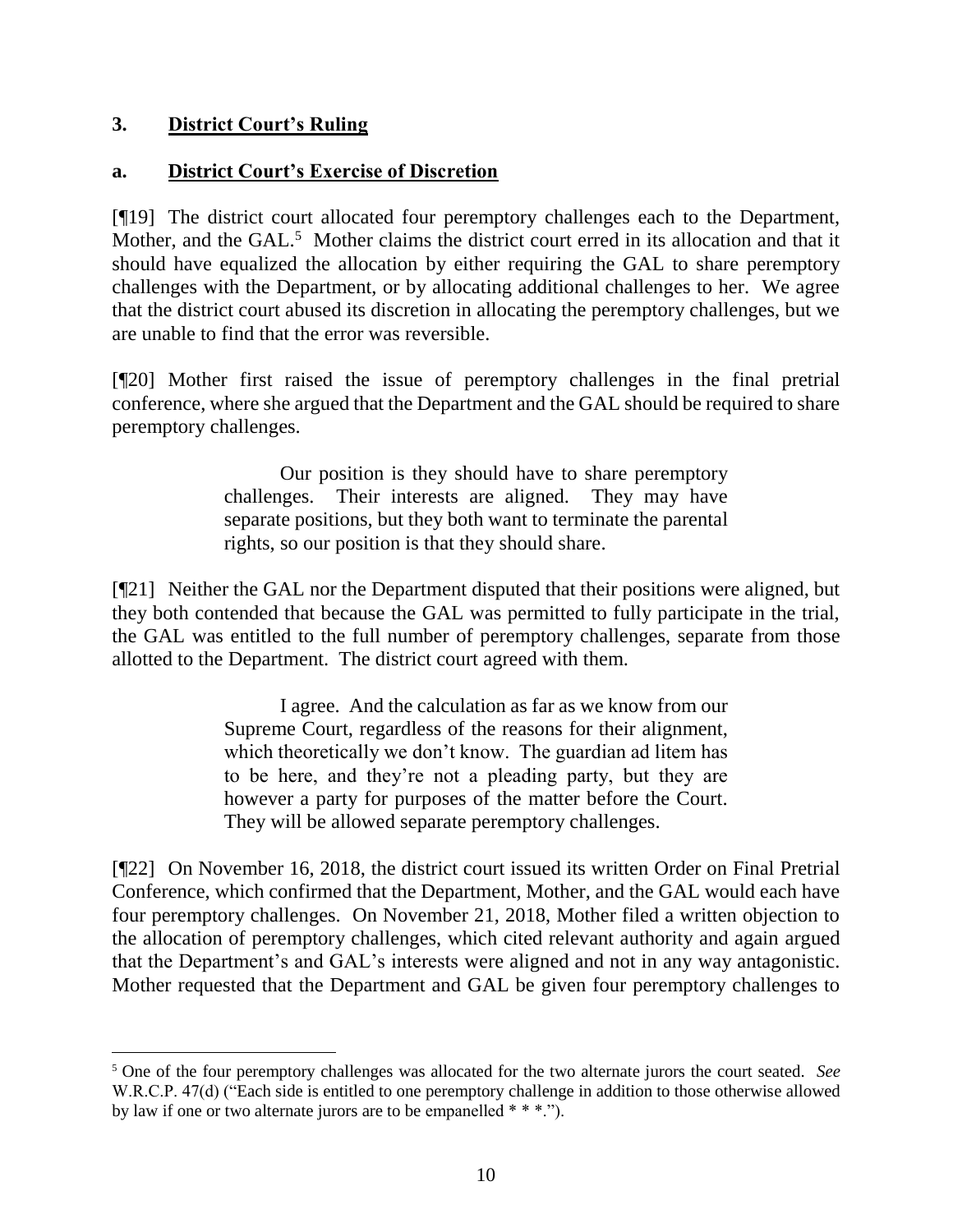share or alternatively that she be given three additional challenges to regular jurors to level the field.

[¶23] The GAL filed a response to Mother's objection. As to the alignment of the interests of the Department and GAL, the GAL did not point to an antagonism between their interests but instead focused on the unique role of the GAL and the children in the proceeding.

> The minor children's role is actually much closer to that of a defendant in the technical sense of a plaintiff/defendant as they are responsive to a petition and do not initiate it or have a burden of proof to carry. The District Court's November 14, 2018 ruling on the matter constitutes a recognition of the unique role the Minor Children play in an action for the termination of parental rights and appropriate use of its discretion in the normal allocation of peremptory challenges.

[¶24] At the conclusion of jury selection, after the peremptory strikes had been exercised, Mother again raised her objection to the allocation of the challenges.

> [COUNSEL FOR MOTHER]: It was a little bit unsettled Wednesday about an objection that we filed, but I do at this time want to renew my objection to the number of peremptory challenges that the Respondent was given in this case.

THE COURT: Okay.

[COUNSEL FOR MOTHER]: I would like it to be reflected on the record that had the Respondent been given additional peremptory challenges, while it's difficult because only 20 jurors were sat, potentially, would have also struck juror number 15, and potentially juror number 10. Juror number 10 voiced concerns about mental health, and the number of second chances an individual should have. And Ms. Brightman was the victim of a crime, and I want the Court to understand what would have happened had the Respondent had additional peremptory challenges.

THE COURT: First off, I appreciate the caution by all lawyers, but I have to indicate to you that I only rule once, and I did. The motion was unnecessary. The formal objection was unnecessary. This is unnecessary, but I appreciate you trying to make a record. If this was a criminal case, or a case in which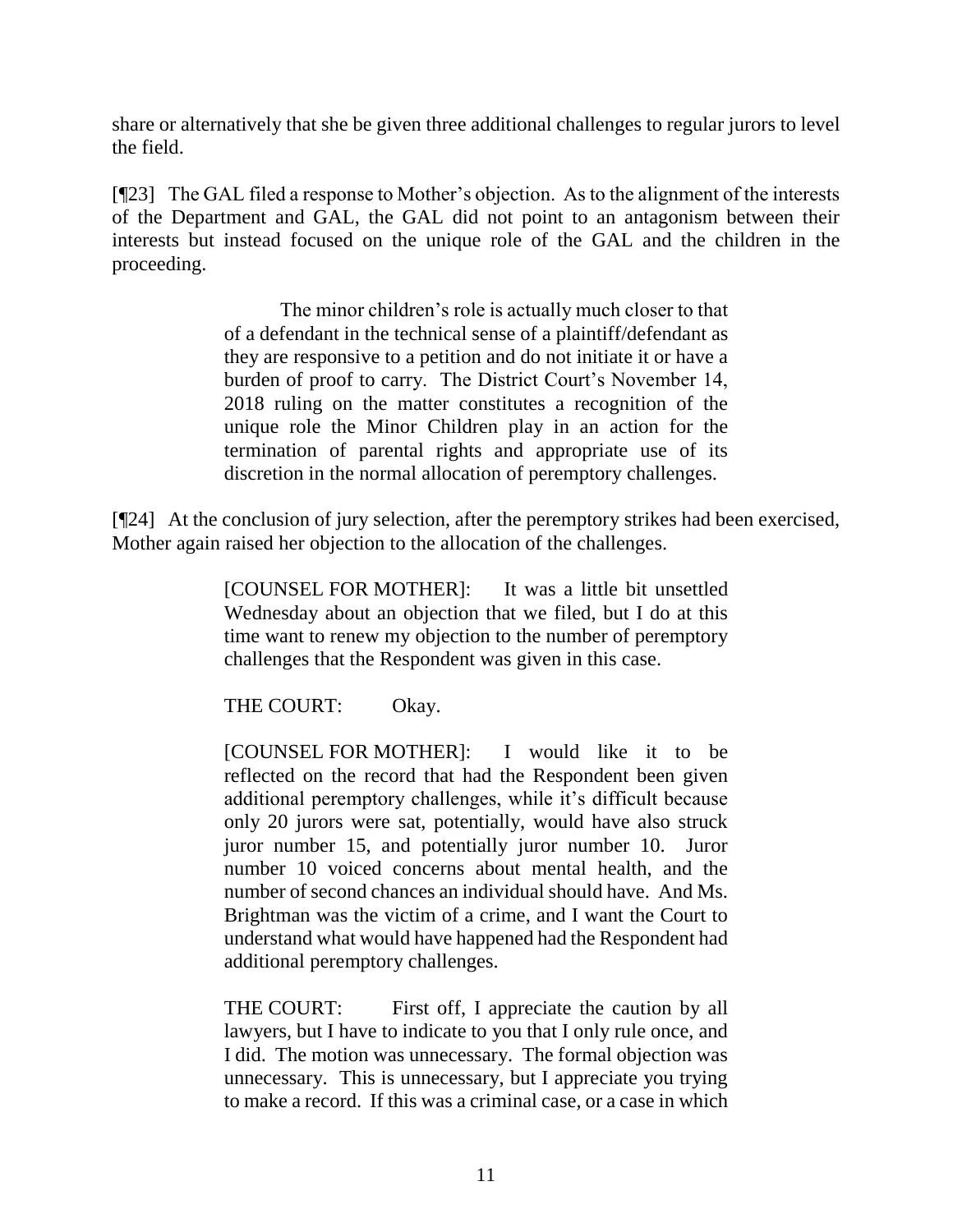we somehow otherwise violated the selection process, it would be meaningful to note your other possible objections.

It is not meaningful and irrelevant. There wasn't a body of people in there you couldn't say you would or wouldn't have called. The record can't reflect harm. The harm you indicated you established by objecting to my apportionment of the selection. So I'm not – while I'm making clear you did it, and you're a conscientious attorney, and the record reflects it several ways, but I certainly can't accept that not striking Ms. Brightman or someone somehow created prejudice because of it, because there is no way to tell, because I didn't call enough jurors for you to do it.

So that's on me, but those decisions are supposed to be on me. So thank you, though, and with that, we'll enter into the courtroom.

[¶25] Before turning to our review of the district court's exercise of its discretion, we first address the Department's argument that Mother failed to preserve her claim for appeal. In so arguing, the Department relies on *Cargill*, in which we held that "a jury verdict cannot be attacked on the basis of improper allocation of peremptory challenges absent some indication, on the record, of which jurors the challenging party opposed." *Cargill*, 891 P.2d at 65. The Department contends that because Mother only identified jurors she would have *potentially* struck had she been granted additional challenges, her showing was inadequate to preserve her objection for appeal. We disagree.

[¶26] It is difficult to discern what Mother intended when she couched her final objection in terms of jurors she would have *potentially* struck. Nonetheless, through her objection she did specifically identify two jurors and that gives the Court some indication of the additional jurors she opposed. Given the clarity of her earlier objections to the allocation, and of her bases for her objections, we are unwilling to say under these circumstances that Mother's objections were insufficient to preserve the issue for this Court's review.

[¶27] We turn then to the district court's allocation of the peremptory challenges. The court based its allocation on the GAL's role in the termination proceeding, and reasoned that because the GAL was permitted to fully participate, it was entitled to its own separate and full allocation of peremptory challenges. As our above-discussed precedent establishes, however, that is not the relevant inquiry. The relevant inquiry is whether the litigants' interests are aligned and whether there exists a good faith controversy showing that their interests are antagonistic. *See Smyth*, ¶ 16, 67 P.3d at 1165 ("Allocation of peremptory challenges, although resting within the sound discretion of the district court,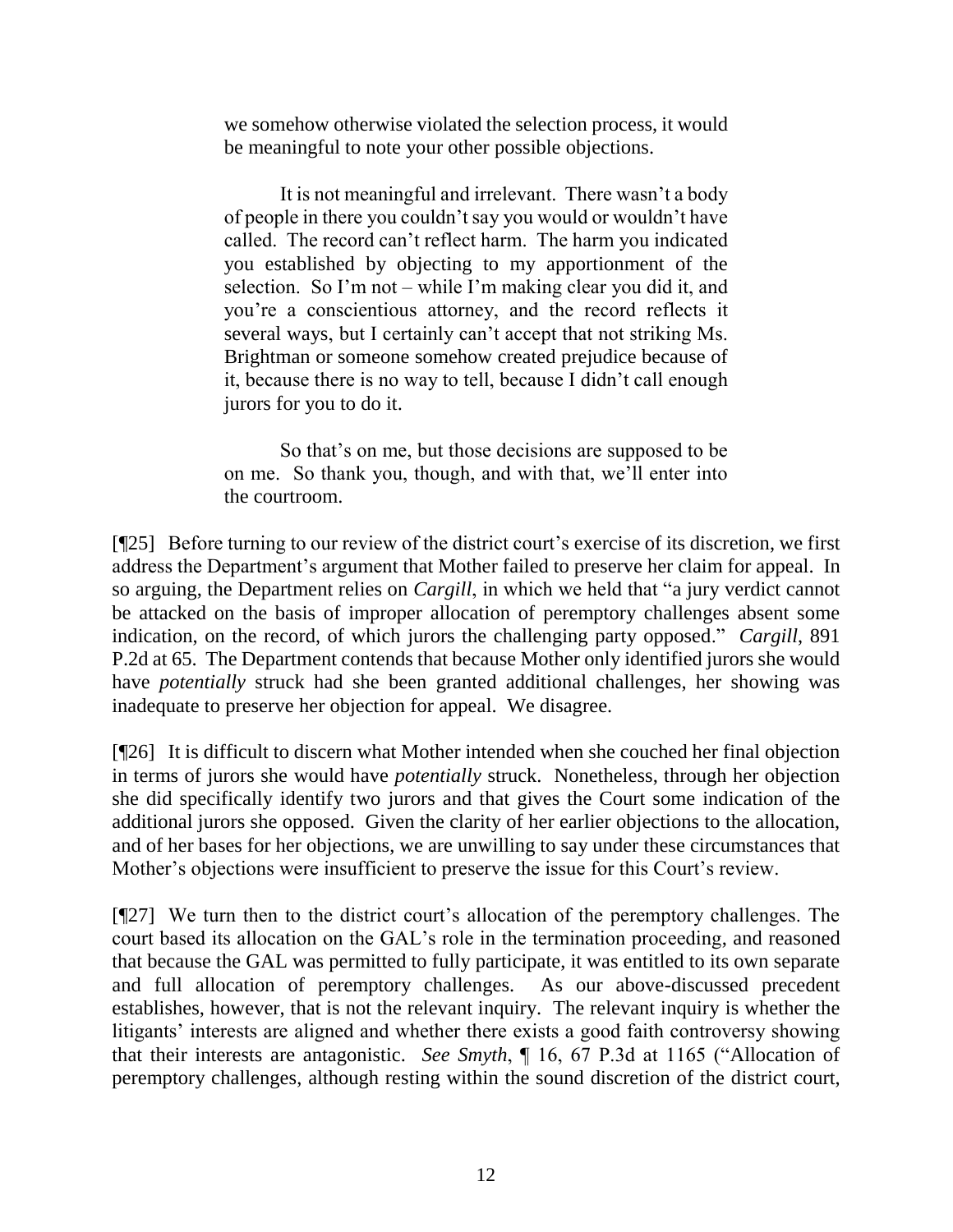still requires the district court to determine that a good faith controversy exists between multi-party litigants[.]").

[¶28] We also reject the GAL's argument that because of a GAL's unique role in a termination proceeding, it must always be considered a separate side entitled to its own peremptory challenges. An impartial jury, one not unfairly weighted against any one side, is every bit as important in a termination of parental rights proceeding as it is in any other civil proceeding. The allocation of peremptory challenges must therefore be based on the litigants' interests and alignments as reflected in the record, not on the role of a litigant or its theoretical interests. *See In re M.N.G.*, 147 S.W.3d 521, 531-32 (Tx. Ct. App. 2004) (trial court erred in allocating separate peremptory challenges to GAL and government in parental rights termination where no antagonism was found between their interests); *In re M.V.*, 422 N.W.2d 462 (Wis. Ct. App. 1988) (unpublished opinion) (rejecting separate role of GAL as basis to preclude its alignment with government in neglect proceeding); *C.E.W.*, 368 N.W.2d at 56-57 (acknowledging the GAL's important role in termination proceeding but requiring it to share peremptory challenges with the side with which it is aligned).

[¶29] Both the Department and the GAL argue that such a determination of the GAL's interests cannot be made before allocation of peremptory challenges, because until all evidence has been presented in a termination proceeding, the GAL will not know its position on termination or the recommendation it will make to the court. We suppose it may be conceivable that there could be a circumstance in which the GAL remained open on the question of termination until the close of evidence. We suspect, however, that those would be rare cases. Given the abuse-neglect proceeding and change in permanency plan which usually precedes a termination petition, and the amount of information amassed and exchanged during that proceeding and in discovery in the termination proceeding, it seems unlikely that there will be revelations during the trial that change the GAL's position on termination. 6

[¶30] Regardless, as we indicated above, peremptory challenges are not allocated on the basis of a litigant's theoretical interest or position. They are to be allocated on the basis of what the record shows the litigant's interest and alignment to be, and in this instance, the record clearly reflected that the GAL was not open on the termination question. The GAL's pretrial memorandum stated:

> While the Guardian *ad Litem* does not have a burden of proof in the matter, the Guardian *ad Litem* is more closely aligned with the Petitioner and will adduce evidence reflective of the statutory grounds for termination of parental rights and to show

l

<sup>6</sup> Additionally, one wonders how the GAL could effectively exercise a peremptory challenge if she did not in fact have any idea what position to take until all of the evidence was produced at trial.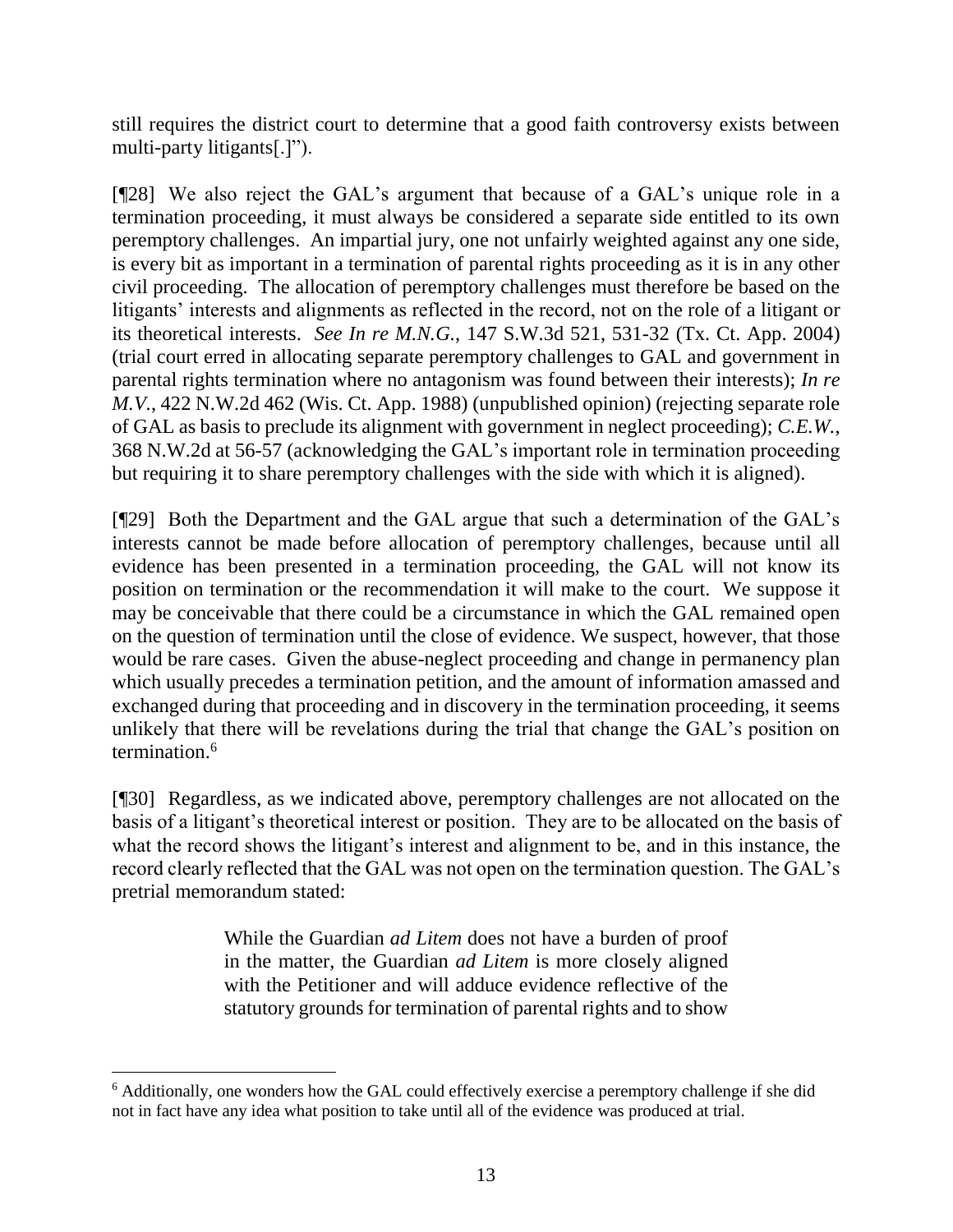termination of Respondent Mother's parental rights is in the children's best interests.

[¶31] Additionally, during the first of two pretrial conferences, the GAL took the position that testimony concerning the children's sexual abuse allegations should be admissible. In the course of that, the GAL stated:

> I would say that this does glance though onto something that the GAL directly has to make sure is before the Court, and part of my responsibility through this – through the evidentiary phase is I have to get evidence of the client's wishes to the Court should the jury find there is convincing evidence to terminate parental rights, and that the fact that the children believe this happened, whether it did or didn't, is directly going to what they want, and why they don't want to return to their mother.

[¶32] The GAL's interests were clearly aligned with the Department's termination petition, and the record does not otherwise contain anything to suggest an antagonism between the GAL's and Department's interests.<sup>7</sup> Under these circumstances, we must conclude that the district court abused its discretion in failing to require the Department and the GAL to share peremptory challenges.

# **b. Harmless Error Analysis**

[¶33] The Department and GAL argue that even if the district court erred in its allocation of peremptory challenges, Mother has failed to show that the error prejudiced her and it was therefore not reversible. We agree.

[¶34] Mother argues that the district court's failure to equalize the peremptory challenges is reversible error per se. In support of this argument, she cites *Wardell v. McMillan*, where this Court stated:

> Wardell argues that he should not be required to show how the improperly composed jury actually prejudiced his case because to do so would require conjecture and speculation. We agree and hold that the trial court's failure to afford the litigants with an extra peremptory challenge for alternate jurors under [W.R.C.P. 47\(b\)](http://www.westlaw.com/Link/Document/FullText?findType=L&pubNum=1008760&cite=WYRRCPR47&originatingDoc=I180effc8f5a711d9bf60c1d57ebc853e&refType=LQ&originationContext=document&vr=3.0&rs=cblt1.0&transitionType=DocumentItem&contextData=(sc.Keycite)) constitutes reversible error when the error is

<sup>&</sup>lt;sup>7</sup> The Department points to the disagreement between it and the GAL on whether the children's mental health records should be released as an interest on which they were not aligned. The antagonism with which a trial court must concern itself, however, is not that concerning legal issues to be decided by the court, but rather concerning issues a jury must decide. *Cargill*, 891 P.2d at 64.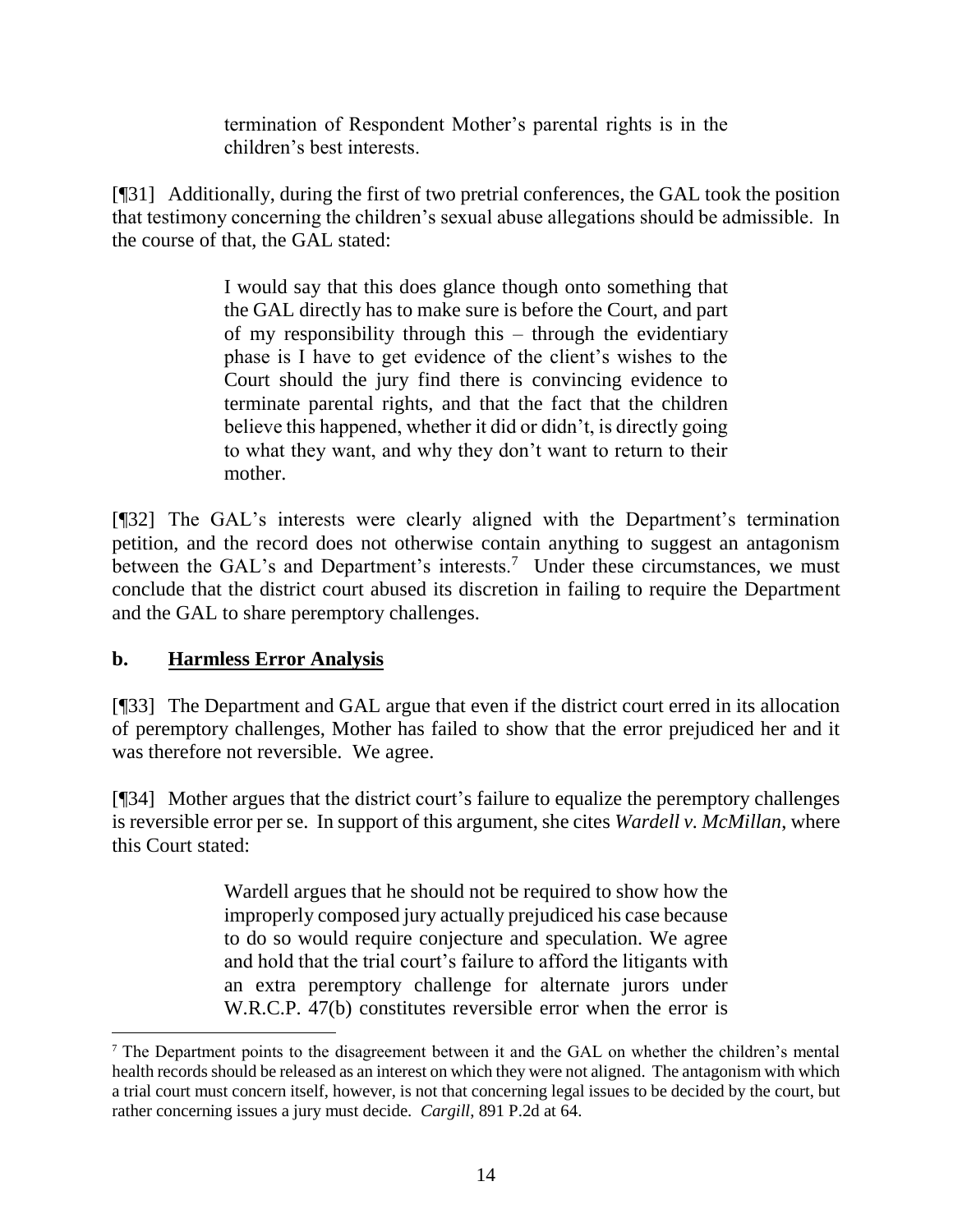properly preserved at trial and when the denial affects the composition of the jury actually called upon to deliberate the case.

Several considerations persuade us to apply the reversible-error rule. First, [W.R.C.P. 47\(b\)](http://www.westlaw.com/Link/Document/FullText?findType=L&pubNum=1008760&cite=WYRRCPR47&originatingDoc=I180effc8f5a711d9bf60c1d57ebc853e&refType=LQ&originationContext=document&vr=3.0&rs=cblt1.0&transitionType=DocumentItem&contextData=(sc.Keycite)) afforded no discretion to the trial judge in granting an extra peremptory challenge to the litigants once he made the decision to seat alternate jurors. *Cf*. *State v. Jones*[, 27 Wyo. 46, 191 P. 1075](http://www.westlaw.com/Link/Document/FullText?findType=Y&serNum=1920156761&pubNum=0000660&originatingDoc=I180effc8f5a711d9bf60c1d57ebc853e&refType=RP&originationContext=document&vr=3.0&rs=cblt1.0&transitionType=DocumentItem&contextData=(sc.Keycite))  [\(1920\)](http://www.westlaw.com/Link/Document/FullText?findType=Y&serNum=1920156761&pubNum=0000660&originatingDoc=I180effc8f5a711d9bf60c1d57ebc853e&refType=RP&originationContext=document&vr=3.0&rs=cblt1.0&transitionType=DocumentItem&contextData=(sc.Keycite)) (reversible error to allow prosecution an extra peremptory challenge beyond those mandated by statute). Second, it is axiomatic that all litigants are entitled to a fair trial. The touchstone of a fair trial is the right to have an impartial decision maker. *[McDonough Power Equipment, Inc.](http://www.westlaw.com/Link/Document/FullText?findType=Y&serNum=1984103131&pubNum=0000708&originatingDoc=I180effc8f5a711d9bf60c1d57ebc853e&refType=RP&originationContext=document&vr=3.0&rs=cblt1.0&transitionType=DocumentItem&contextData=(sc.Keycite))  v. Greenwood*[, 464 U.S. 548, 104 S.Ct. 845, 78 L.Ed.2d 663](http://www.westlaw.com/Link/Document/FullText?findType=Y&serNum=1984103131&pubNum=0000708&originatingDoc=I180effc8f5a711d9bf60c1d57ebc853e&refType=RP&originationContext=document&vr=3.0&rs=cblt1.0&transitionType=DocumentItem&contextData=(sc.Keycite))  [\(1984\).](http://www.westlaw.com/Link/Document/FullText?findType=Y&serNum=1984103131&pubNum=0000708&originatingDoc=I180effc8f5a711d9bf60c1d57ebc853e&refType=RP&originationContext=document&vr=3.0&rs=cblt1.0&transitionType=DocumentItem&contextData=(sc.Keycite)) When the decision maker is to be a jury, impartiality is achieved in Wyoming through the exercise of challenges for cause and peremptory challenges. *See* [Wyo.Stat. §§ 1-11-202](http://www.westlaw.com/Link/Document/FullText?findType=L&pubNum=1000377&cite=WYSTS1-11-202&originatingDoc=I180effc8f5a711d9bf60c1d57ebc853e&refType=LQ&originationContext=document&vr=3.0&rs=cblt1.0&transitionType=DocumentItem&contextData=(sc.Keycite)) to -203 (1988) and [W.R.C.P. 47\(b\).](http://www.westlaw.com/Link/Document/FullText?findType=L&pubNum=1008760&cite=WYRRCPR47&originatingDoc=I180effc8f5a711d9bf60c1d57ebc853e&refType=LQ&originationContext=document&vr=3.0&rs=cblt1.0&transitionType=DocumentItem&contextData=(sc.Keycite)) A trial court's refusal to excuse a juror for cause upon a proper showing of bias or denial of a peremptory challenge afforded by law implicates a litigant's substantial interest in, and right to, impanel an impartial jury. *Cf*. *Patterson v. State*[, 691 P.2d 253 \(Wyo.](http://www.westlaw.com/Link/Document/FullText?findType=Y&serNum=1984156955&pubNum=0000661&originatingDoc=I180effc8f5a711d9bf60c1d57ebc853e&refType=RP&originationContext=document&vr=3.0&rs=cblt1.0&transitionType=DocumentItem&contextData=(sc.Keycite)) [1984\),](http://www.westlaw.com/Link/Document/FullText?findType=Y&serNum=1984156955&pubNum=0000661&originatingDoc=I180effc8f5a711d9bf60c1d57ebc853e&refType=RP&originationContext=document&vr=3.0&rs=cblt1.0&transitionType=DocumentItem&contextData=(sc.Keycite)) *cert. denied*, [471 U.S. 1020, 105 S.Ct. 2048, 85 L.Ed.2d](http://www.westlaw.com/Link/Document/FullText?findType=Y&serNum=1985219882&pubNum=0000708&originatingDoc=I180effc8f5a711d9bf60c1d57ebc853e&refType=RP&originationContext=document&vr=3.0&rs=cblt1.0&transitionType=DocumentItem&contextData=(sc.Keycite))  [311 \(1985\)](http://www.westlaw.com/Link/Document/FullText?findType=Y&serNum=1985219882&pubNum=0000708&originatingDoc=I180effc8f5a711d9bf60c1d57ebc853e&refType=RP&originationContext=document&vr=3.0&rs=cblt1.0&transitionType=DocumentItem&contextData=(sc.Keycite)) (dilution of defendant's statutory allotment of peremptory challenges by trial court's failure to properly excuse juror for cause held to be reversible error). Third, requiring the complaining party to show the existence of actual prejudice would ask him "to discover the unknowable and to reconstruct what might have been and never was[; *i.e.*,] a jury properly constituted after running the gauntlet of challenge[s] performed in accordance with the prescribed rule[s] of the game." *[Kentucky Farm Bureau Mutual Insurance Company v.](http://www.westlaw.com/Link/Document/FullText?findType=Y&serNum=1979138899&pubNum=0000713&originatingDoc=I180effc8f5a711d9bf60c1d57ebc853e&refType=RP&fi=co_pp_sp_713_877&originationContext=document&vr=3.0&rs=cblt1.0&transitionType=DocumentItem&contextData=(sc.Keycite)#co_pp_sp_713_877)  Cook*[, 590 S.W.2d 875, 877 \(Ky.1979\).](http://www.westlaw.com/Link/Document/FullText?findType=Y&serNum=1979138899&pubNum=0000713&originatingDoc=I180effc8f5a711d9bf60c1d57ebc853e&refType=RP&fi=co_pp_sp_713_877&originationContext=document&vr=3.0&rs=cblt1.0&transitionType=DocumentItem&contextData=(sc.Keycite)#co_pp_sp_713_877) Finally, the law generally disfavors any attempt to invade the internal processes of a decision maker for the purpose of impeaching a verdict. *See* [W.R.E. 606.](http://www.westlaw.com/Link/Document/FullText?findType=L&pubNum=1008789&cite=WYRREVR606&originatingDoc=I180effc8f5a711d9bf60c1d57ebc853e&refType=LQ&originationContext=document&vr=3.0&rs=cblt1.0&transitionType=DocumentItem&contextData=(sc.Keycite))

*Wardell*, 844 P.2d at 1059 (footnote omitted).

[¶35] Mother's reliance on the reversible-error rule announced in *Wardell* is misplaced. First, we applied the reversible-error rule in that case only to the trial court's failure to allocate an extra peremptory challenge for the alternate jurors, which is a mandatory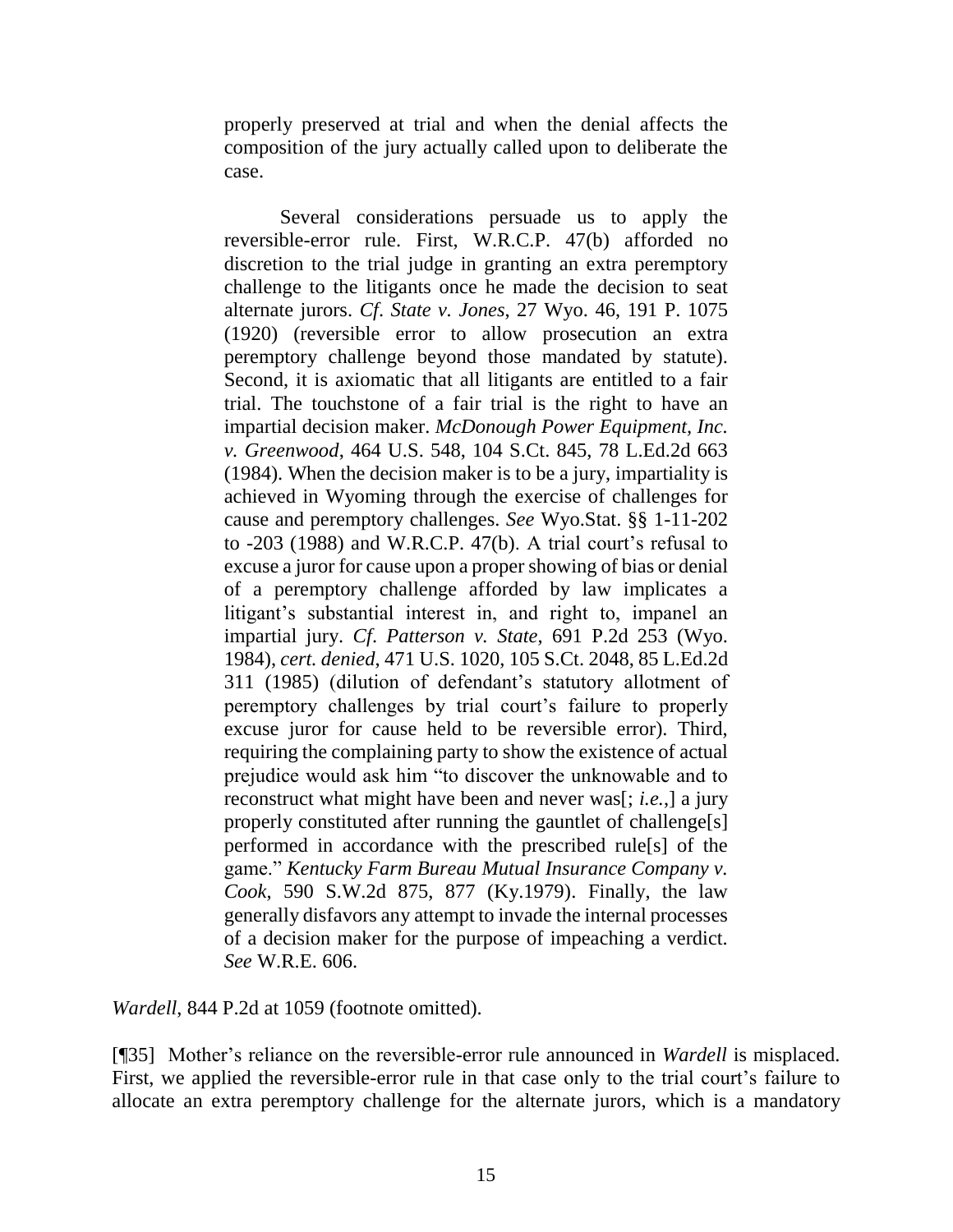allocation over which a court has no discretion. *Wardell*, 844 P.2d at 1059. We did not hold that the reversible-error rule would apply to a trial court's exercise of discretion in allocating peremptory challenges for the deliberating jurors.

[¶36] More importantly, since *Wardell*, this Court's views on the required showing of harm in the case of an error in denying challenges to jurors has shifted. In *Klahn v. State*, 2004 WY 94, ¶ 19, 96 P.3d 472, 483 (Wyo. 2004), the Court overruled its precedent holding that the erroneous denial of a for-cause challenge to a juror was reversible error without a showing of prejudice. The issue in *Klahn* was the erroneous denial of a challenge for cause, but the Court's focus was on the interference with the defendant's peremptory challenges, which he was required to use to remove the juror that he argued should have been removed for cause. *Klahn*, ¶ 13, 96 P.3d at 480. The Court noted a sea change in this area of law and considered the different approaches taken by other jurisdictions in determining whether the error was reversible. *Id.* ¶ 18, 96 P.3d at 481-83. It then held that a harmless error standard of review should apply.

> Peremptory strikes do not implicate any constitutional right. *Martinez–Salazar*, 528 U.S. at 313, 120 S.Ct. at 780. *[Green v.](http://www.westlaw.com/Link/Document/FullText?findType=Y&serNum=2002286255&pubNum=711&originatingDoc=I01f43241f79c11d983e7e9deff98dc6f&refType=RP&fi=co_pp_sp_711_86&originationContext=document&vr=3.0&rs=cblt1.0&transitionType=DocumentItem&contextData=(sc.Search)#co_pp_sp_711_86)  Maynard*[, 349 S.C. 535, 564 S.E.2d 83, 86 \(2002\);](http://www.westlaw.com/Link/Document/FullText?findType=Y&serNum=2002286255&pubNum=711&originatingDoc=I01f43241f79c11d983e7e9deff98dc6f&refType=RP&fi=co_pp_sp_711_86&originationContext=document&vr=3.0&rs=cblt1.0&transitionType=DocumentItem&contextData=(sc.Search)#co_pp_sp_711_86) *Lindell*, 629 N.W.2d at 251-52. The concept of harmless error is recognized by rule in Wyoming. *See* W.R.Cr.P. 52(a) ( "Harmless Error: Any error, defect, irregularity or variance which does not affect substantial rights shall be disregarded."); *see also* W.R.A.P. 9.04. It simply does not make any sense to require a new trial where a verdict is constitutionally sound. We examine error for harmful effect in other situations, including those where the claim of error is statutorily or constitutionally based. *See generally*, *Hannon v. State*, 2004 WY 8, ¶ 11, 84 P.3d 320, ¶ 11 (Wyo. 2004) ("Restrictions on the right to confront witnesses are subject to the harmless error analysis."); *Belden v. State*, 2003 WY 89, ¶ 50, 73 P.3d 1041, ¶ 50 (Wyo. 2003) ("A deprivation of the right to be present at all critical stages of a trial is subject to harmless error analysis."); *Simmons v. State*, 2003 WY 84, ¶ 15, 72 P.3d 803, ¶ 15 (Wyo. 2003) (prosecutorial misconduct reviewed for harmless error); *Urbigkit v. State*, 2003 WY 57, ¶¶ 30-31, 67 P.3d 1207, ¶¶ 30- 31 (Wyo. 2003) (failure to swear jury pursuant to Wyo. Stat. Ann. § 7-11-107 can constitute harmless error); and *Lewis v. State*, 2002 WY 92, ¶ 26, 48 P.3d 1063, ¶ 26 (Wyo. 2002) ("The erroneous admission of statements taken in violation of a defendant's Fifth Amendment rights is subject to harmless error analysis."). *Accordingly, we hold that a harmless error analysis will apply to a defendant's use of peremptory*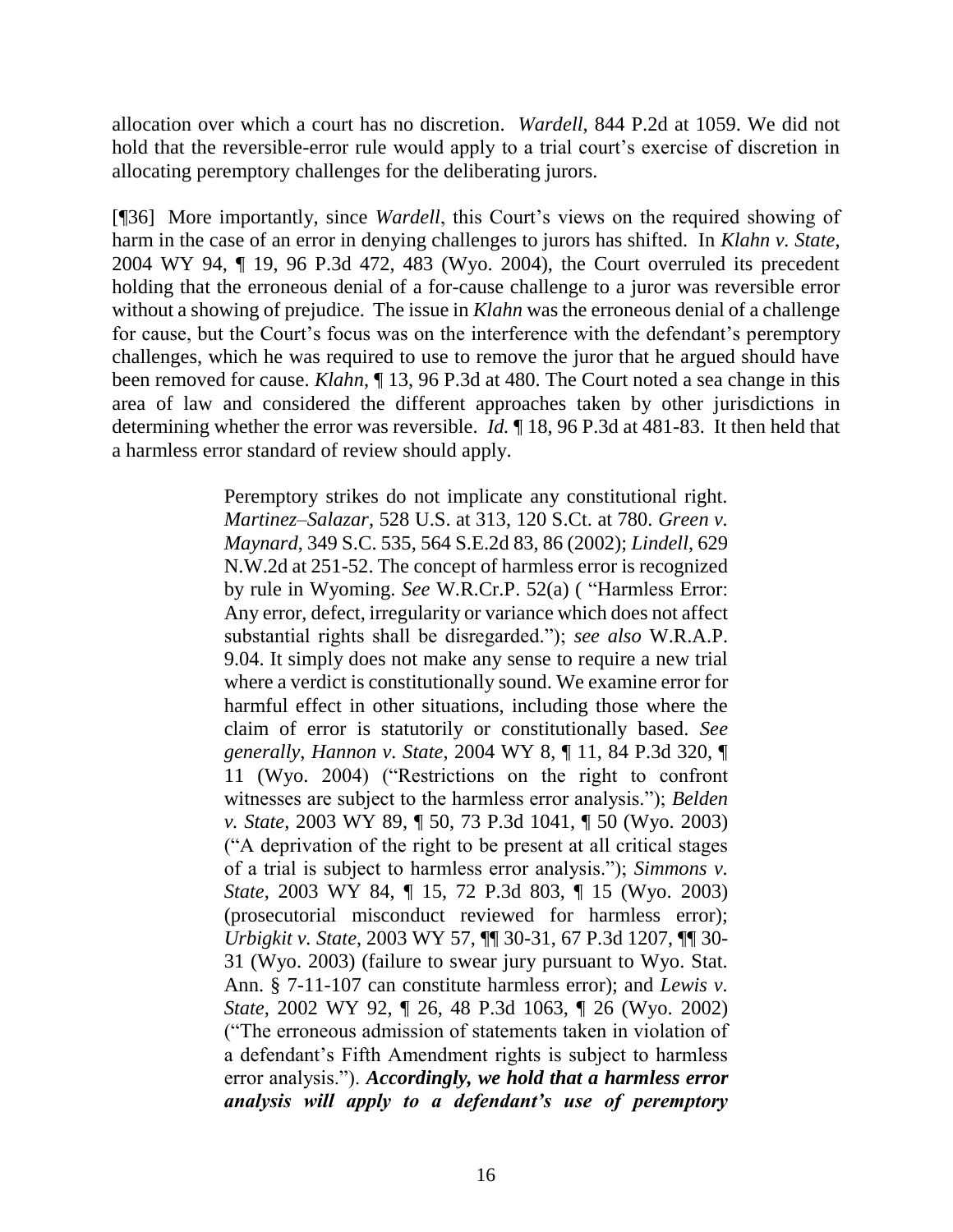*challenge to cure a trial court's erroneous denial of a challenge for cause and overrule our precedent to the extent that it espouses an automatic reversal rule*.

*Klahn*, ¶ 19, 96 P.3d at 483 (emphasis added).

[¶37] Before *Klahn*, our cases held that, with respect to the erroneous denial of a for-cause challenge, "as long as the defendant exhausted his peremptory challenges and preserved the error by refusing to accept the panel, reversal was automatic regardless of whether the defendant suffered actual prejudice." *Klahn*, ¶ 16, 96 P.3d at 480. After *Klahn*, our rule is that absent a showing of prejudice, a defendant's use of peremptory challenge to cure a trial court's erroneous denial of a challenge for cause does not constitute reversible error. *Id.* ¶ 21, 96 P.3d at 484; *see also Castellanos v. State*, 2016 WY 11, ¶ 103, 366 P.3d 1279, 1306 (Wyo. 2016) (applying *Klahn* harmless error analysis to denial of for-cause challenge); *Moore v. State*, 2013 WY 120, ¶ 15, 309 P.3d 1242, 1245-46 (Wyo. 2013) (applying *Klahn* harmless error analysis to ineffective assistance claim based on trial attorney's failure to challenge juror for cause).

[¶38] Given our reasoning in *Klahn* and its focus on prejudice related to a party's forced use of peremptory challenges, we see no reason that the harmless error rule adopted there should not also extend to a trial court's abuse of discretion in allocating peremptory challenges.<sup>8</sup> *See* 7 Wayne R. LaFave et al., *Crim. Proc*. § 27.6(b) n.23 (4th ed. Dec. 2019 update) (noting different approaches to wrongful denial of peremptory challenge and opining that "[t]he better rule is that no substantial right is impaired so long as the jury that actually sits is impartial"). The *Klahn* harmless error analysis requires the following showing:

> To show prejudice, a defendant must show that his use of a peremptory challenge to cure the denial of the challenge for cause was harmful error, meaning "there is a reasonable possibility that the verdict might have been more favorable to the defendant" if he had not been forced to so use the peremptory challenge. *Klahn*[, ¶ 20, 96 P.3d at 483.](http://www.westlaw.com/Link/Document/FullText?findType=Y&serNum=2004882804&pubNum=0004645&originatingDoc=Iab85459bc4cf11e5a807ad48145ed9f1&refType=RP&fi=co_pp_sp_4645_483&originationContext=document&vr=3.0&rs=cblt1.0&transitionType=DocumentItem&contextData=(sc.Keycite)#co_pp_sp_4645_483) To make that showing, the defendant must demonstrate "that the jury was not impartial and that he was denied a fair trial." *Id*[. ¶ 20,](http://www.westlaw.com/Link/Document/FullText?findType=Y&serNum=2004882804&pubNum=0004645&originatingDoc=Iab85459bc4cf11e5a807ad48145ed9f1&refType=RP&fi=co_pp_sp_4645_484&originationContext=document&vr=3.0&rs=cblt1.0&transitionType=DocumentItem&contextData=(sc.Keycite)#co_pp_sp_4645_484)  [96 P.3d at 484.](http://www.westlaw.com/Link/Document/FullText?findType=Y&serNum=2004882804&pubNum=0004645&originatingDoc=Iab85459bc4cf11e5a807ad48145ed9f1&refType=RP&fi=co_pp_sp_4645_484&originationContext=document&vr=3.0&rs=cblt1.0&transitionType=DocumentItem&contextData=(sc.Keycite)#co_pp_sp_4645_484)

*Castellanos*, ¶ 104, 366 P.3d at 1306. 9

<sup>8</sup> The question of a trial court's non-discretionary error in denying peremptory challenges for alternate jurors is not at issue here, and we therefore do not address the question of whether *Klahn* overruled the reversibleerror standard the Court adopted in *Wardell* for such an error.

<sup>9</sup> This analysis is consistent with our longstanding rule that a nonconstitutional error is not reversible if the evidence of guilt is overwhelming. *See Brown v. State*, 953 P.2d 1170, 1177 (Wyo. 1998) ("A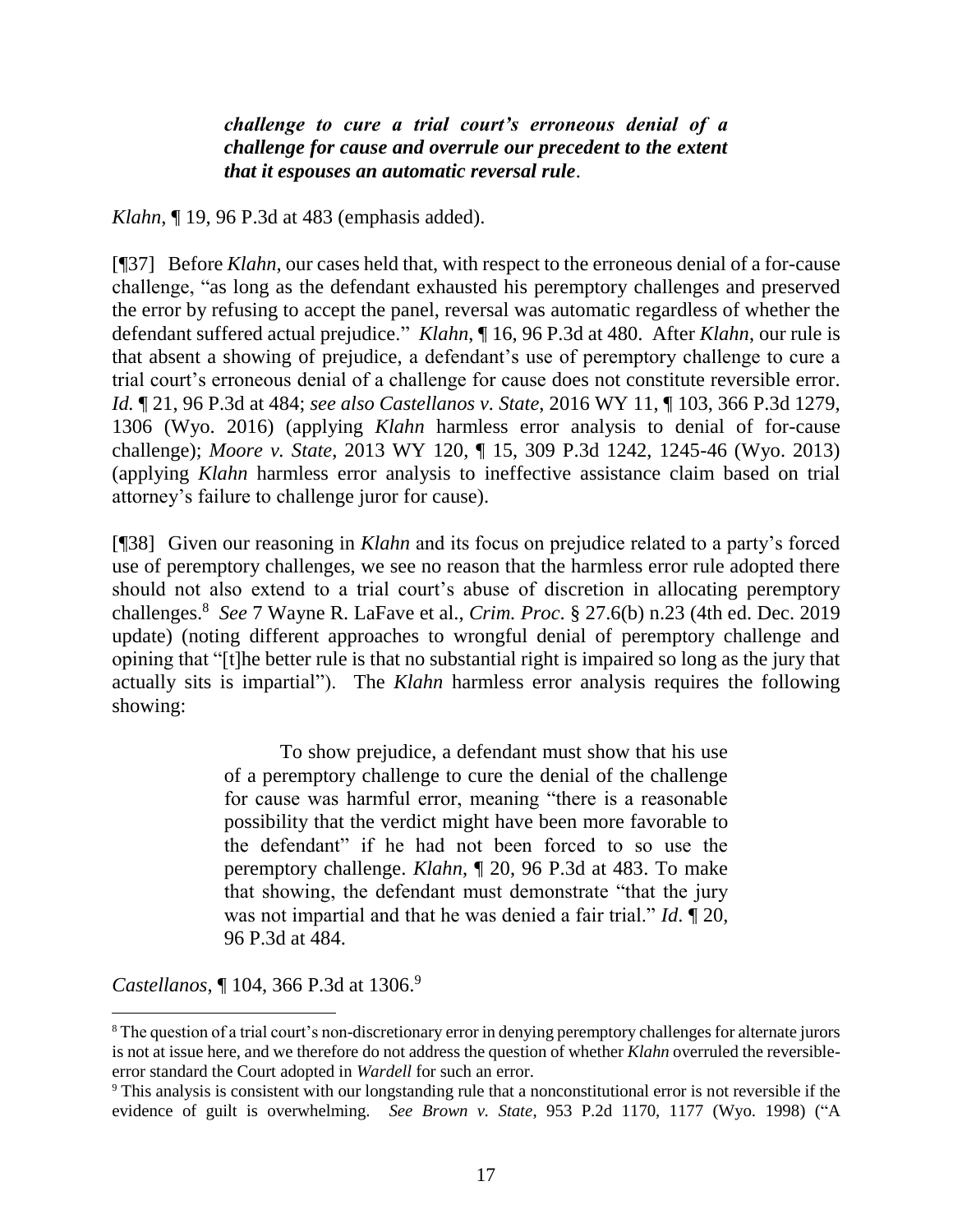[¶39] In *Klahn*, we found that the trial court erred in denying one of the defendant's forcause challenges to a juror, but in applying the required harmless error analysis, we found no prejudice to the defendant in his forced use of peremptory challenges.

> There is nothing in the record to indicate that any of the jurors who served on the panel were not qualified to serve. All of the jurors—including the two identified by Klahn as likely recipients of a peremptory challenge if he had had one available—were passed for cause. We find no abuse of discretion by the district court in those determinations. Since there is no demonstration by Klahn that the jury was not impartial and that he was denied a fair trial, he cannot meet his burden of showing harmful error.

*Klahn*, ¶ 20, 96 P.3d at 483-84.

 $\overline{a}$ 

[¶40] In *Castellanos*, we did not address whether the trial court erred in denying two forcause challenges because the defendant failed to show he was prejudiced by the forced use of peremptory challenges. *Castellanos*, ¶ 109 n.11, 366 P.3d at 1307 n.11.

> Mr. Castellanos has not made the showing required for reversible error. First, Mr. Castellanos passed both Juror No. 153 and Juror 420 for cause. We have recognized that this is certainly a strong indication of the jurors' impartiality[.]

> > \* \* \* \*

Additionally, with respect to Juror No. 420, Mr. Castellanos' stated concern was the juror's willingness to

nonconstitutional error, as in the case of erroneous admission of similar act evidence, is harmless if it is 'highly probable' that the error did not contribute to the verdict. Where there is overwhelming evidence of guilt, . . . erroneous evidentiary rulings on such collateral matters are often harmless.") (quoting *Bishop v. State*, 687 P.2d 242, 246 (Wyo. 1984)); *see also Rivera v. Illinois*, 556 U.S. 148, 155-56, 162, 129 S.Ct. 1446, 1452, 1456, 173 L.Ed.2d 320 (2009) (upholding Illinois Supreme Court finding of no reversible error in the denial of a peremptory challenge where defendant made no showing of bias and any rational trier of fact would have found defendant guilty based on evidence); *State v. Hickman*, 68 P.3d 418, 426 (Ariz. 2003) ("[An automatic reversal] forces trial courts to retry cases previously decided by fair juries. . . . Hickman admitted to investigators that he had images of child pornography on his computer at work, his home computer, and on computer diskettes he had at home. A new trial would be an exercise of form over substance; a new jury will reach the same result as the first. The point of harmless error review is to avoid such incongruous consequences."); *People v. Jones*, 720 N.Y.S.2d 509, 510-11 (N.Y. App. 2001) (error in denying defendant's peremptory challenge was nonconstitutional error and harmless where evidence against defendant was overwhelming).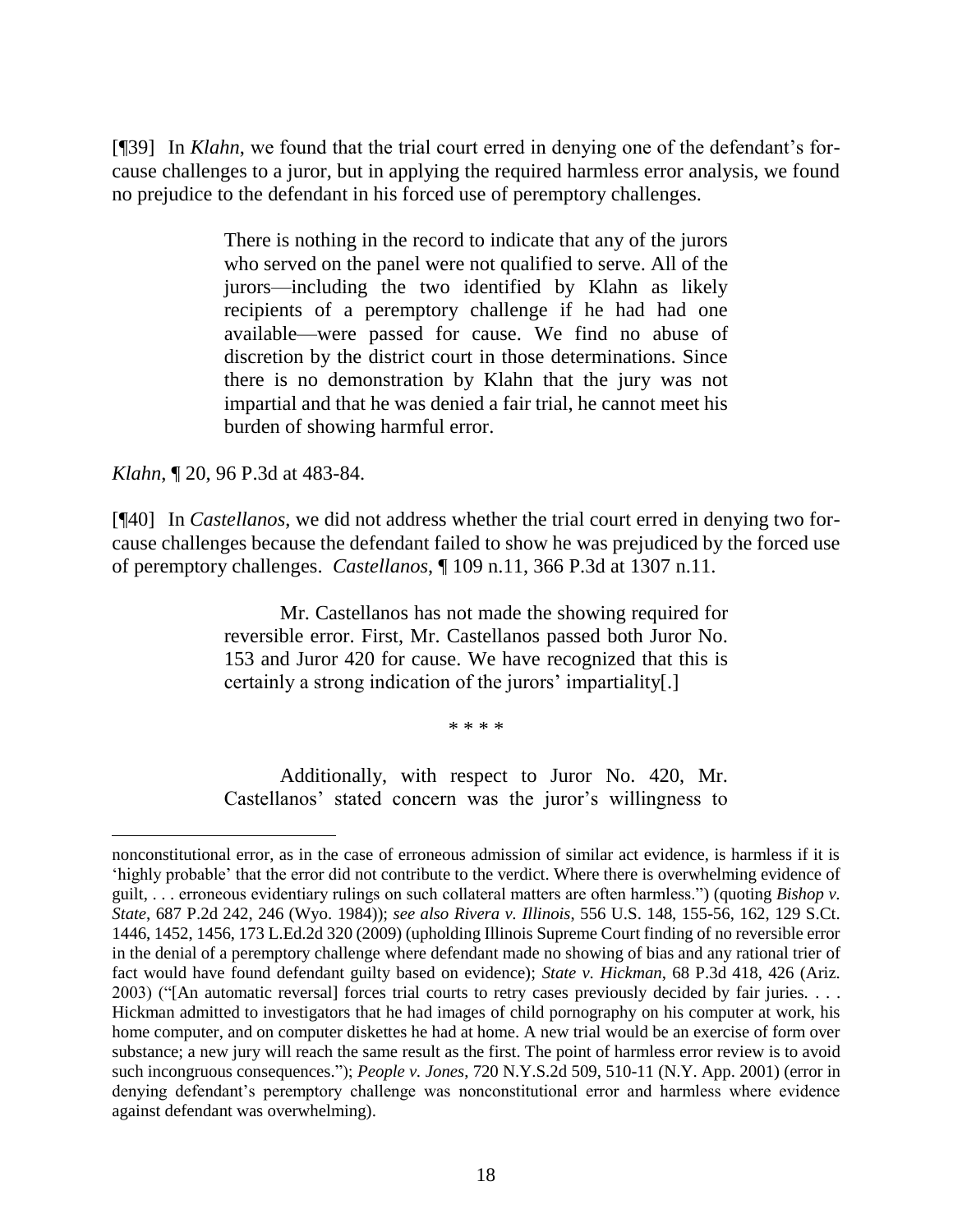consider mitigation evidence. Given that the jury did not impose the death penalty, Mr. Castellanos' concerns did not come to pass and he suffered no harm from the presence of this juror on the jury.

With respect to Juror No. 153, Mr. Castellanos alleges that his presence on the jury was harmful because Juror No. 153's wife used to work for the Laramie County District Attorney's Office and his mother still worked there, suggesting a potential bias, and he indicated on his jury questionnaire that according to what he had heard about the case, it sounded like Mr. Castellanos was guilty. Mr. Castellanos further points out that Juror No. 153 served as jury foreman, making his presence particularly harmful. We find these allegations insufficient to show that Juror No. 153 was unable to render a fair and impartial verdict.

Juror No. 153's wife stopped working at the Laramie County District Attorney's Office in 2009, and his mother's current employment there is a tenuous connection on which to find bias. That connection is made even more tenuous by the fact that the Laramie County office was not prosecuting the case. The Natrona County District Attorney was serving as special prosecutor, and the Laramie County office simply had no role. With respect to Juror No. 153's statement on the jury questionnaire, his answers during *voir dire* alleviated concerns regarding his impartiality. He indicated that based on his background as an auditor, he tends "not to make a decision or form an opinion on something until I—until I see data or evidence to, you know, help me in that decision." He also responded that he did not expect Mr. Castellanos to prove anything to him when asked that question. Given this record, Mr. Castellanos has not shown that Juror 153 was unable to render a fair and impartial verdict.

Mr. Castellanos did not make a showing that Jurors Nos. 153 and 420 were unable to render a fair and impartial verdict. He therefore has failed to establish reversible error in the forced use of his peremptory challenges to remove jurors he contended should have been dismissed for cause.

*Castellanos*, ¶¶ 105-09, 366 P.3d at 1306-07 (footnote omitted).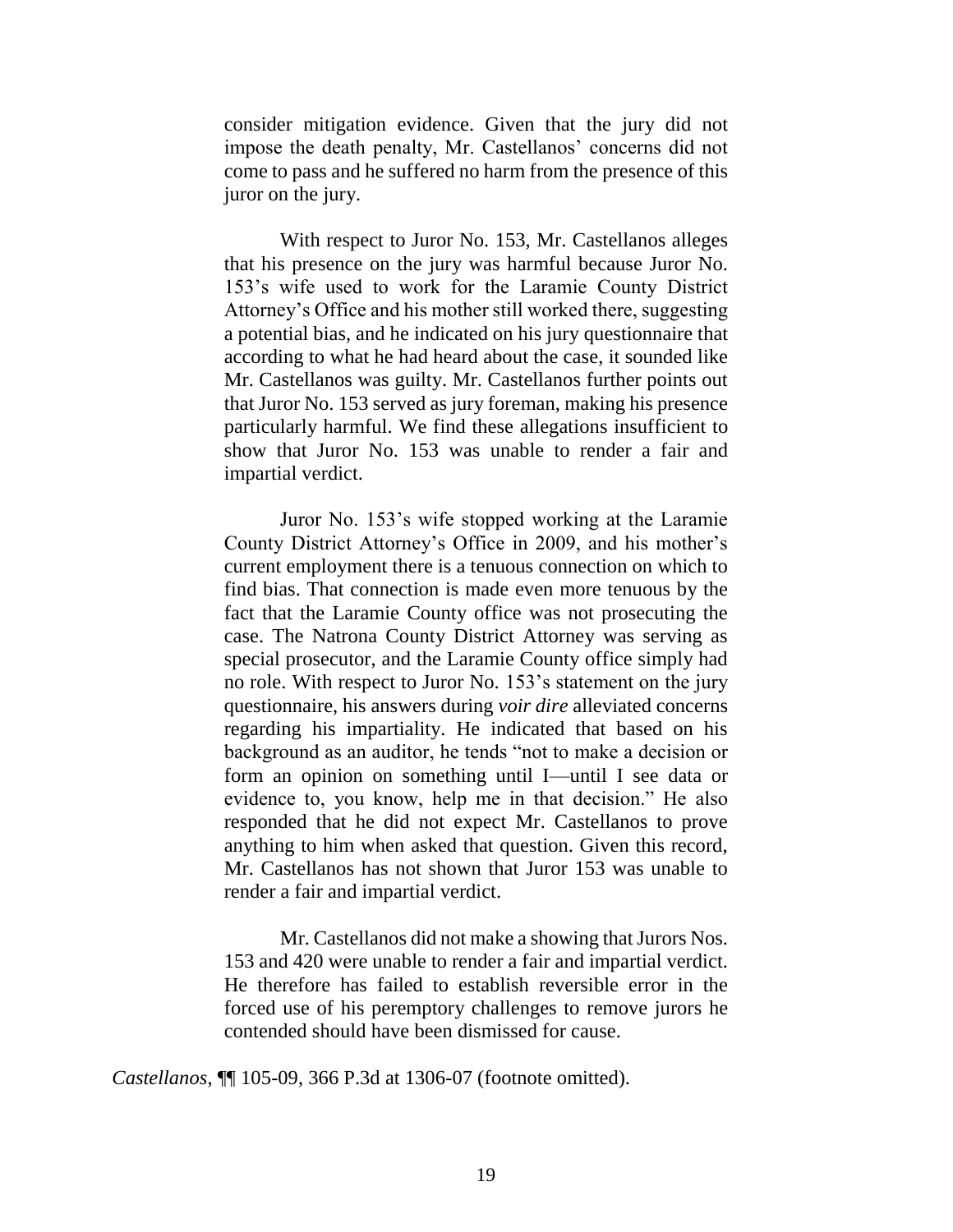[¶41] Mother likewise has made no showing of prejudice, i.e., that the jury was not impartial due to participation by the jurors she would have stricken. She passed the jury for cause, including the two jurors she indicates would have been stricken if she had been allocated additional peremptory challenges. Moreover, she has not attempted on appeal to show how the presence of the two jurors she would have struck may have affected the manner in which the evidence before the jury was viewed or what particular concern she had with the jurors in relation to the evidence, which, if valid concerns existed, could have been based on responses to detailed questions that could have been asked in voir dire. Finally, she has not challenged the sufficiency of the evidence supporting the grounds for termination or argued that the evidence made it a close call. Because Mother has not shown or even claimed that the jurors whom she would have stricken could not be fair and impartial in this case, and our review of the record shows the evidence in support of termination to be overwhelming, we find no reversible error under the rule set forth in *Klahn* and *Castellanos*. 10

# **B. Testimony Concerning Children's Sexual Abuse Allegations**

[¶42] The district court allowed testimony concerning the children's sexual abuse allegations against Mother and her boyfriend and excluded evidence concerning whether the allegations had been substantiated. Mother contends these rulings violated W.R.E. 404(b) and W.R.E. 403. We find no error.

# **1. Standard of Review**

[¶43] We review a district court's rulings on the admissibility of evidence for an abuse of discretion.

> We review a district court's ruling on the admissibility of evidence for an abuse of discretion. *[Farrow v. State](http://www.westlaw.com/Link/Document/FullText?findType=Y&serNum=2047801951&pubNum=0004645&originatingDoc=I38542ca0778f11e98eaef725d418138a&refType=RP&fi=co_pp_sp_4645_823&originationContext=document&vr=3.0&rs=cblt1.0&transitionType=DocumentItem&contextData=(sc.Search)#co_pp_sp_4645_823)*, 2019 [WY 30, ¶ 52, 437 P.3d 809, 823 \(Wyo. 2019\).](http://www.westlaw.com/Link/Document/FullText?findType=Y&serNum=2047801951&pubNum=0004645&originatingDoc=I38542ca0778f11e98eaef725d418138a&refType=RP&fi=co_pp_sp_4645_823&originationContext=document&vr=3.0&rs=cblt1.0&transitionType=DocumentItem&contextData=(sc.Search)#co_pp_sp_4645_823) "We afford considerable deference to a trial court's rulings on the admissibility of evidence, and we will not disturb the trial

 $10$  We fully understand that a showing of partiality normally cannot be made by testimony by a juror about the jury's deliberations. A juror affidavit or testimony concerning the impact of evidence on his or any other juror's mind or emotions or concerning his mental processes is generally incompetent and may not be relied upon to make the required showing of harm absent proof that extraneous prejudicial evidence was brought to the jury's attention or that outside influence was improperly brought to bear on any juror. W.R.E. 606(b); *see also Smyth*, ¶¶ 44-45, 67 P.3d at 1174-75. There is an exception, in limited circumstances not at issue here, where a criminal defendant claims that a juror's racial animus contributed to a guilty verdict. *See Pena-Rodriguez v. Colorado*, \_\_\_ U.S.\_\_\_, 137 S.Ct. 855, 869, 197 L.Ed.2d 107 (2017) ("[W]here a juror makes a clear statement that indicates he or she relied on racial stereotypes or animus to convict a criminal defendant, the Sixth Amendment requires that the no-impeachment rule give way in order to permit the trial court to consider the evidence of the juror's statement and any resulting denial of the jury trial guarantee.").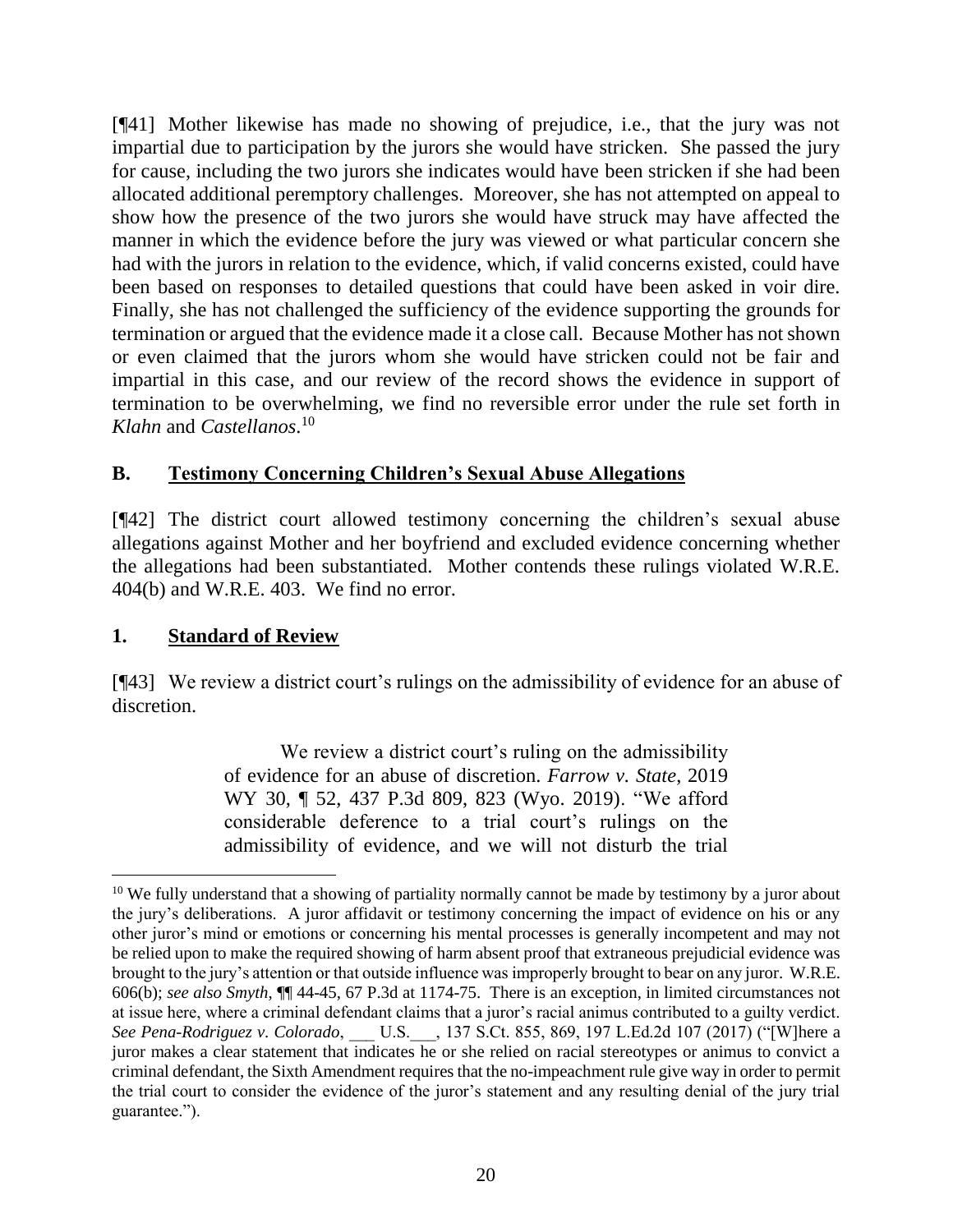court's ruling if there is a legitimate basis for it." *[Id](http://www.westlaw.com/Link/Document/FullText?findType=Y&serNum=2047801951&pubNum=0006431&originatingDoc=I38542ca0778f11e98eaef725d418138a&refType=RP&originationContext=document&vr=3.0&rs=cblt1.0&transitionType=DocumentItem&contextData=(sc.Search))*. "Determining whether the trial court abused its discretion involves the consideration of whether the court could reasonably conclude as it did, and whether it acted in an arbitrary and capricious manner." *Moser v. State*[, 2018 WY 12,](http://www.westlaw.com/Link/Document/FullText?findType=Y&serNum=2043775846&pubNum=0004645&originatingDoc=I38542ca0778f11e98eaef725d418138a&refType=RP&fi=co_pp_sp_4645_1248&originationContext=document&vr=3.0&rs=cblt1.0&transitionType=DocumentItem&contextData=(sc.Search)#co_pp_sp_4645_1248)  [¶ 40, 409 P.3d 1236, 1248 \(Wyo. 2018\)](http://www.westlaw.com/Link/Document/FullText?findType=Y&serNum=2043775846&pubNum=0004645&originatingDoc=I38542ca0778f11e98eaef725d418138a&refType=RP&fi=co_pp_sp_4645_1248&originationContext=document&vr=3.0&rs=cblt1.0&transitionType=DocumentItem&contextData=(sc.Search)#co_pp_sp_4645_1248) (quoting *[Triplett v.](http://www.westlaw.com/Link/Document/FullText?findType=Y&serNum=2043394143&pubNum=0004645&originatingDoc=I38542ca0778f11e98eaef725d418138a&refType=RP&fi=co_pp_sp_4645_1262&originationContext=document&vr=3.0&rs=cblt1.0&transitionType=DocumentItem&contextData=(sc.Search)#co_pp_sp_4645_1262)  State*[, 2017 WY 148, ¶ 23, 406 P.3d 1257, 1262 \(Wyo. 2017\)\)](http://www.westlaw.com/Link/Document/FullText?findType=Y&serNum=2043394143&pubNum=0004645&originatingDoc=I38542ca0778f11e98eaef725d418138a&refType=RP&fi=co_pp_sp_4645_1262&originationContext=document&vr=3.0&rs=cblt1.0&transitionType=DocumentItem&contextData=(sc.Search)#co_pp_sp_4645_1262).

*Sparks*, ¶ 34, 440 P.3d at 1106.

# **2. District Court's Ruling**

[¶44] Concerning the evidence of the children's sexual abuse allegations, the district court ruled:

> Respondent's *Motion in Limine to Exclude Testimony or Evidence of Sexual Abuse Allegation and Motion to Strike Amanda Turlington as an Expert* is **DENIED**. The evidence of sexual abuse, however weak the evidence may be from Respondent's point of view is relevant to unfitness. It is direct evidence, not character evidence subject to analysis under WRE 404, nor is it more prejudicial than probative. The parties are however **ORDERED IN LIMINE** not to admit evidence of the status of any investigation or comment on whether any conclusion can be drawn by inaction of law enforcement or prosecutors.

[¶45] With respect to Mother's claim that evidence of the children's sexual abuse allegations was admitted in violation of W.R.E. 404(b), Mother offers no substantive analysis. She instead makes the conclusory assertion that had the district court done a Rule 404(b) analysis, it would have found the evidence inadmissible "because its reliability was extremely questionable making it more prejudicial than probative." We need not consider Mother's Rule 404(b) argument because it is not supported by cogent argument. *In Interest of DT*, 2017 WY 36, ¶ 29, 391 P.3d 1136, 1145 (Wyo. 2017) (quoting *[Peak v. Peak](http://www.westlaw.com/Link/Document/FullText?findType=Y&serNum=2040329838&pubNum=0004645&originatingDoc=Ie2f1f7701ac411e78e18865f4d27462d&refType=RP&fi=co_pp_sp_4645_1088&originationContext=document&vr=3.0&rs=cblt1.0&transitionType=DocumentItem&contextData=(sc.Search)#co_pp_sp_4645_1088)*, 2016 [WY 109, ¶ 11, 383 P.3d 1084, 1088 \(Wyo. 2016\)\)](http://www.westlaw.com/Link/Document/FullText?findType=Y&serNum=2040329838&pubNum=0004645&originatingDoc=Ie2f1f7701ac411e78e18865f4d27462d&refType=RP&fi=co_pp_sp_4645_1088&originationContext=document&vr=3.0&rs=cblt1.0&transitionType=DocumentItem&contextData=(sc.Search)#co_pp_sp_4645_1088) ("We consistently have refused to consider arguments not supported by cogent argument and citation to legal authority.").

[¶46] In any event, however, the district court was correct that this was not Rule 404(b) evidence. Rule 404(b) bars evidence of wrongs admitted "to prove the character of a person in order to show that he acted in conformity therewith." W.R.E. 404(b). That was not the reason for admitting evidence of the children's sexual abuse allegations. The evidence was admitted to show Mother's unfitness to parent, and it is the type of evidence we have held is relevant and admissible in termination proceedings.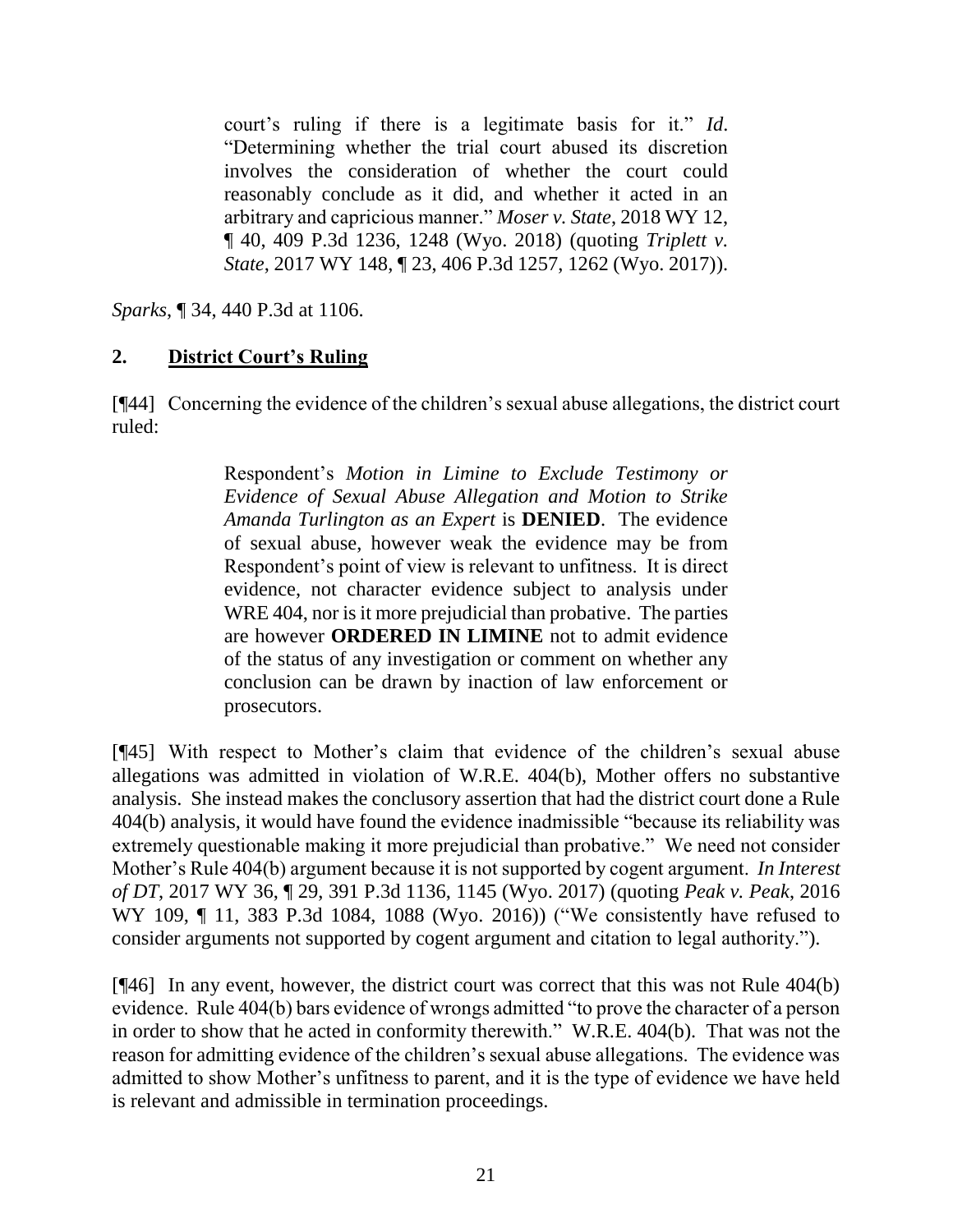The statute requires the district court make a finding of a parent's unfitness at the time of the termination proceedings; however, the court need not ignore evidence of the parent's previous unfitness. *In re KMJ*[, \[2010 WY 142,\] ¶ 17, 242 P.3d](http://www.westlaw.com/Link/Document/FullText?findType=Y&serNum=2023609741&pubNum=0004645&originatingDoc=I9214ee00b99d11e9a85d952fcc023e60&refType=RP&fi=co_pp_sp_4645_971&originationContext=document&vr=3.0&rs=cblt1.0&transitionType=DocumentItem&contextData=(sc.Search)#co_pp_sp_4645_971)  [\[968\] at 971](http://www.westlaw.com/Link/Document/FullText?findType=Y&serNum=2023609741&pubNum=0004645&originatingDoc=I9214ee00b99d11e9a85d952fcc023e60&refType=RP&fi=co_pp_sp_4645_971&originationContext=document&vr=3.0&rs=cblt1.0&transitionType=DocumentItem&contextData=(sc.Search)#co_pp_sp_4645_971) [(Wyo. 2010)]. "Evidence of a parent's past behavior is 'plainly relevant in determining current parental fitness.'" *In re AGS*[, \[2014 WY 143,\] ¶ 24, 337 P.3d \[470\]](http://www.westlaw.com/Link/Document/FullText?findType=Y&serNum=2034751059&pubNum=0004645&originatingDoc=I9214ee00b99d11e9a85d952fcc023e60&refType=RP&fi=co_pp_sp_4645_478&originationContext=document&vr=3.0&rs=cblt1.0&transitionType=DocumentItem&contextData=(sc.Search)#co_pp_sp_4645_478) at [478](http://www.westlaw.com/Link/Document/FullText?findType=Y&serNum=2034751059&pubNum=0004645&originatingDoc=I9214ee00b99d11e9a85d952fcc023e60&refType=RP&fi=co_pp_sp_4645_478&originationContext=document&vr=3.0&rs=cblt1.0&transitionType=DocumentItem&contextData=(sc.Search)#co_pp_sp_4645_478) [(Wyo. 2014)] (quoting *[HJO v. State of Wyo., Dep't of](http://www.westlaw.com/Link/Document/FullText?findType=Y&serNum=2028251700&pubNum=0004645&originatingDoc=I9214ee00b99d11e9a85d952fcc023e60&refType=RP&fi=co_pp_sp_4645_1211&originationContext=document&vr=3.0&rs=cblt1.0&transitionType=DocumentItem&contextData=(sc.Search)#co_pp_sp_4645_1211)  Family Servs.* (*In re KMO*[\), 2012 WY 99, ¶ 19, 280 P.3d 1203,](http://www.westlaw.com/Link/Document/FullText?findType=Y&serNum=2028251700&pubNum=0004645&originatingDoc=I9214ee00b99d11e9a85d952fcc023e60&refType=RP&fi=co_pp_sp_4645_1211&originationContext=document&vr=3.0&rs=cblt1.0&transitionType=DocumentItem&contextData=(sc.Search)#co_pp_sp_4645_1211)  [1211 \(Wyo. 2012\)\)](http://www.westlaw.com/Link/Document/FullText?findType=Y&serNum=2028251700&pubNum=0004645&originatingDoc=I9214ee00b99d11e9a85d952fcc023e60&refType=RP&fi=co_pp_sp_4645_1211&originationContext=document&vr=3.0&rs=cblt1.0&transitionType=DocumentItem&contextData=(sc.Search)#co_pp_sp_4645_1211). Therefore, "'[i]t is appropriate for a district court to consider a parent's history and pattern of behavior over time in determining whether rights should be terminated.'" *In re KMJ*[, ¶ 17, 242 P.3d at 971](http://www.westlaw.com/Link/Document/FullText?findType=Y&serNum=2023609741&pubNum=0004645&originatingDoc=I9214ee00b99d11e9a85d952fcc023e60&refType=RP&fi=co_pp_sp_4645_971&originationContext=document&vr=3.0&rs=cblt1.0&transitionType=DocumentItem&contextData=(sc.Search)#co_pp_sp_4645_971) (quoting *[JLW](http://www.westlaw.com/Link/Document/FullText?findType=Y&serNum=2021231902&pubNum=0004645&originatingDoc=I9214ee00b99d11e9a85d952fcc023e60&refType=RP&fi=co_pp_sp_4645_20&originationContext=document&vr=3.0&rs=cblt1.0&transitionType=DocumentItem&contextData=(sc.Search)#co_pp_sp_4645_20)* [*v. CAB,* [2010 WY 9\], ¶ 24, 224 P.3d \[14\] at 20](http://www.westlaw.com/Link/Document/FullText?findType=Y&serNum=2021231902&pubNum=0004645&originatingDoc=I9214ee00b99d11e9a85d952fcc023e60&refType=RP&fi=co_pp_sp_4645_20&originationContext=document&vr=3.0&rs=cblt1.0&transitionType=DocumentItem&contextData=(sc.Search)#co_pp_sp_4645_20) [(Wyo. 2010)]).

*Matter of BAD*, 2019 WY 83, ¶ 17, 446 P.3d 222, 226 (Wyo. 2019).

[¶47] We also reject Mother's argument that the district court erred in excluding evidence of whether the allegations had been substantiated or were under investigation. First, Mother did not identify a witness who would testify as to any investigation into the allegation or make an offer of proof. We have said:

> There is only one prudent way for an offer of proof to be made at trial. The attorney who seeks to offer evidence, which has been refused or to which an objection has been upheld, should take the initiative. The offer of proof should then take the form of counsel's eliciting the proposed testimony directly from the witness, or entering the tangible evidence in the record, all outside of the hearing of the jury.

*Carrier v. State*, 2017 WY 88, ¶ 26, 400 P.3d 358, 365 (Wyo. 2017) (quoting *[Bloomfield](http://www.westlaw.com/Link/Document/FullText?findType=Y&serNum=2022502935&pubNum=0004645&originatingDoc=If0bfa0a0770d11e7b7978f65e9bf93b3&refType=RP&fi=co_pp_sp_4645_375&originationContext=document&vr=3.0&rs=cblt1.0&transitionType=DocumentItem&contextData=(sc.Search)#co_pp_sp_4645_375)  v. State*[, 2010 WY 97, ¶ 23, 234 P.3d 366, 375 \(Wyo. 2010\)\)](http://www.westlaw.com/Link/Document/FullText?findType=Y&serNum=2022502935&pubNum=0004645&originatingDoc=If0bfa0a0770d11e7b7978f65e9bf93b3&refType=RP&fi=co_pp_sp_4645_375&originationContext=document&vr=3.0&rs=cblt1.0&transitionType=DocumentItem&contextData=(sc.Search)#co_pp_sp_4645_375).

[¶48] Because Mother did not make an offer of proof, she has made her claim of error difficult for this Court to review.

> Because Appellant's attorney did not preserve this issue by offering the evidence and then making an offer of proof if it was refused, his assertion that the district court somehow erred is without merit. Beyond that, without an offer of proof, we have no realistic means of evaluating whether it might have been admissible and whether failure to receive it could have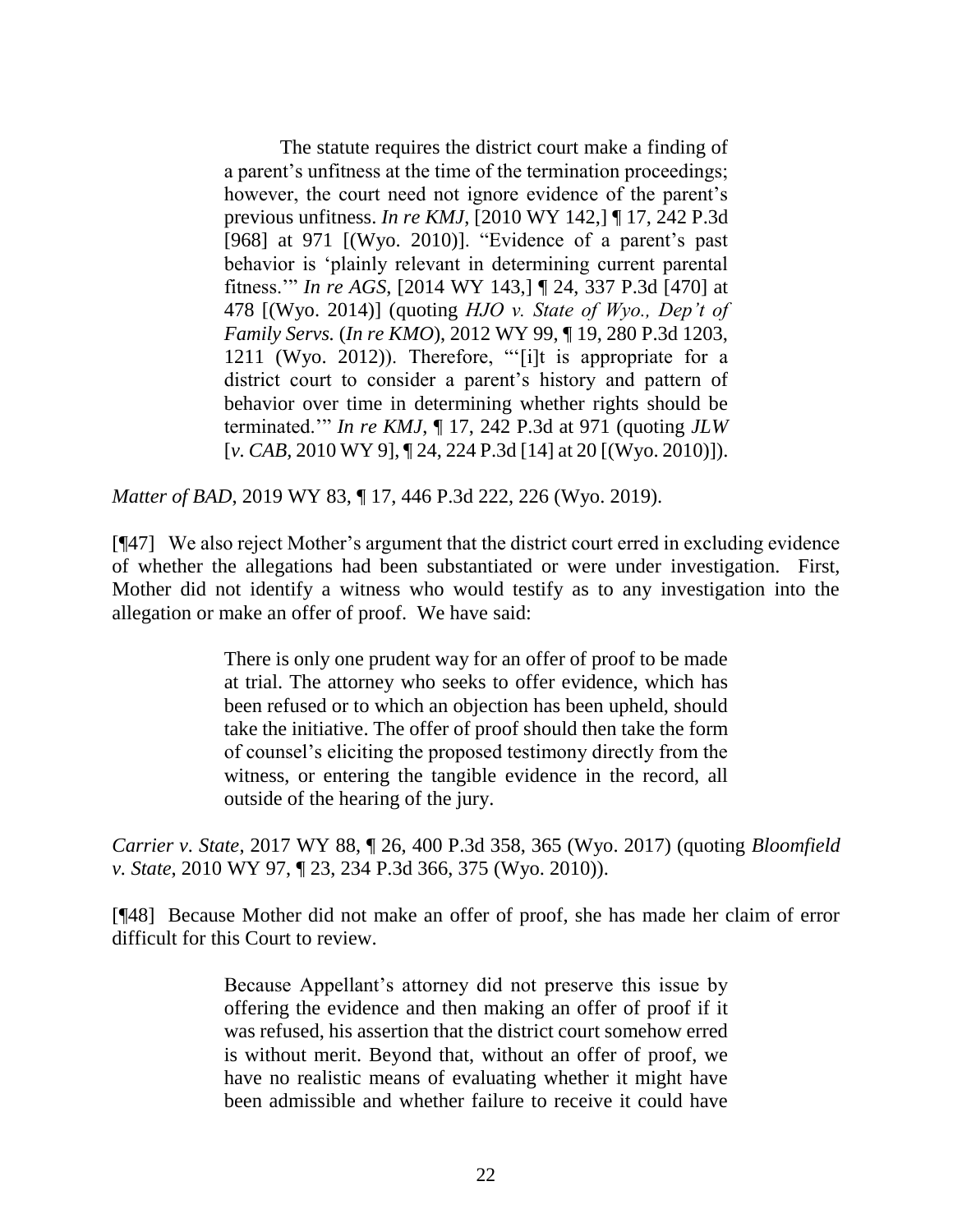been prejudicial. *[Guy-Thomas v. Thomas](http://www.westlaw.com/Link/Document/FullText?findType=Y&serNum=2035576478&pubNum=0004645&originatingDoc=If0bfa0a0770d11e7b7978f65e9bf93b3&refType=RP&fi=co_pp_sp_4645_786&originationContext=document&vr=3.0&rs=cblt1.0&transitionType=DocumentItem&contextData=(sc.Search)#co_pp_sp_4645_786)*, 2015 WY 35, ¶ 12, [344 P.3d 782, 786 \(Wyo. 2015\).](http://www.westlaw.com/Link/Document/FullText?findType=Y&serNum=2035576478&pubNum=0004645&originatingDoc=If0bfa0a0770d11e7b7978f65e9bf93b3&refType=RP&fi=co_pp_sp_4645_786&originationContext=document&vr=3.0&rs=cblt1.0&transitionType=DocumentItem&contextData=(sc.Search)#co_pp_sp_4645_786)

*Carrier*, ¶ 27, 400 P.3d at 365.

[¶49] Moreover, the district court provided a sound basis for its concerns with the evidence:

> I'm equally concerned that nobody mentions that there's no charges, because of course, that's a function of the executive branch and it's still pending. And I'm concerned that anybody says it's been investigated and turned down. It's just not the case. The only way to address that is to call what, the prosecuting attorney? And they're all going to say, sure, we prosecute five and ten, fifteen-year-old cases all the time, and it just becomes a very difficult proposition. So it would be my intention, even if I let it in, to order you both in limine concerning any criminal investigations, any charges pending or otherwise, or any conviction – of course that wouldn't be true even, but the girls says [sic] it, she gets evaluated, she recants, or didn't, she gets evaluated by the jury. They're the fact finder.

[¶50] The district court's concerns are well-founded, and its approach was not unreasonable. Mother was able to cross-examine the children who testified, as well as the counselors, and ultimately it was a question for the jury as to whether they believed the allegations. Testimony regarding the status of any investigation into the children's allegations would have introduced an unnecessary and potentially confusing side issue into the proceeding. Based on the record before us, we find no abuse of discretion in the court's ruling.

## **CONCLUSION**

[¶51] As to Mother's first claim of error, we hold that the district court abused its discretion in failing to consider the alignment of the Department's and GAL's interests before allocating peremptory challenges, but that the improper allocation was not shown to be reversible error. As to Mother's second claim of error, we find no abuse of discretion in the court's rulings concerning evidence of the children's sexual abuse allegations. Affirmed.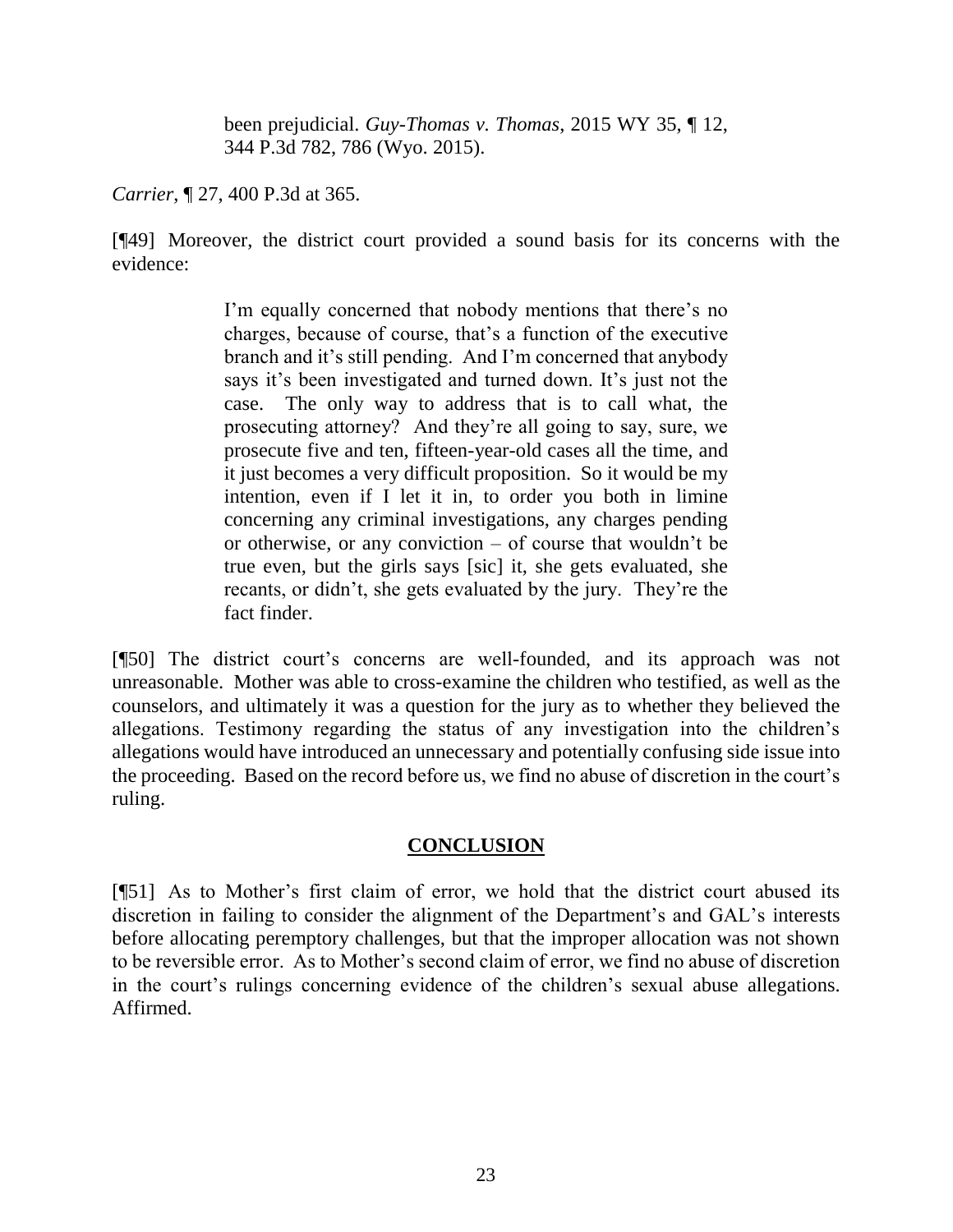## **FOX**, **Justice**, specially concurring, in which **BOOMGAARDEN**, **Justice**, joins.

[¶52] I agree that no reversible error occurred in this case. I write separately to express the view that the single most important factor in determining whether a party was prejudiced by an error resulting in an unfair distribution of peremptory challenges is the strength of the case against her.

[¶53] I agree that a trial court's abuse of discretion in allocating peremptory challenges does not require automatic reversal. The majority correctly notes the "sea change" that has occurred in this Court and others on "the required showing of harm in the case of an error in denying challenges to jurors[.]" Several states that once subscribed to the view that erroneous deprivations of peremptory challenges required reversal (regardless of prejudice) no longer adhere to that rule. *See, e.g.*, *Willis v. State*, 820 S.E.2d 640 (Ga. 2018) (overruling precedent to hold that a defendant is not presumptively harmed by erroneous failure to excuse juror for cause resulting in use of peremptory strike); *People v. Novotny*, 320 P.3d 1194, 1196 (Colo. 2014) (overruling precedent "requiring automatic reversal as the remedy for any erroneous ruling on a challenge for cause adversely impacting [] ability to shape the jury through peremptory challenges"); *State v. Hickman*, 68 P.3d 418 (Ariz. 2003) (overruling precedent requiring automatic reversal when defendant uses peremptory strike to remove prospective juror that should have been removed for cause and applying harmless error); *Robinson v. State*, 255 P.3d 425 (Okla. Crim. App. 2011) (overruling precedent holding that failure to afford peremptory challenges to which defendant was statutorily entitled required automatic reversal and applying harmless error review).

[¶54] In part, we can attribute this shift to a series of United States Supreme Court decisions discussing the constitutional significance of the curative use of peremptory challenges resulting from erroneous denials of for-cause challenges.<sup>11</sup> *See Willis*, 820 S.E.2d at 704; *Novotny*, 320 P.3d at 1201-02; *Hickman*, 68 P.3d at 420-22. In *Ross v. Oklahoma*, 487 U.S. 81, 108 S.Ct. 2273, 101 L.Ed.2d 80 (1988), the Court held that a state law effectively compelling a defendant to use a peremptory challenge to cure an erroneous denial of a for-cause challenge did not violate the Sixth and Fourteenth Amendments. The Court reasoned "that peremptory challenges are not of constitutional dimension"; rather, "it is for the State to determine the number of peremptory challenges allowed and to define their purpose and the manner of their exercise." *Id.* at 88-89, 108 S.Ct at 2278-79. In *United States v. Martinez-Salazar*, 528 U.S. 304, 317, 120 S.Ct. 774, 782, 145 L.Ed.2d 792

 $\overline{a}$ 

<sup>&</sup>lt;sup>11</sup> This shift can also be attributed to the development and evolution of harmless-error review generally. *See, e.g.*, *Novotny*, 320 P.3d at 1200 ("The evolving decision to treat some kinds of error as harmless has been termed 'the most far-reaching doctrinal change in American procedural jurisprudence since its inception.' . . . By the time of our finding of 'inherent prejudice' in [another case], the mandate of [our criminal and appellate rules] to disregard any error or defect not affecting substantial rights was already well-accepted, but the more precise distinction between trial error, which can be harmless, and structural error, which cannot, was yet in its infancy.") (internal citations omitted).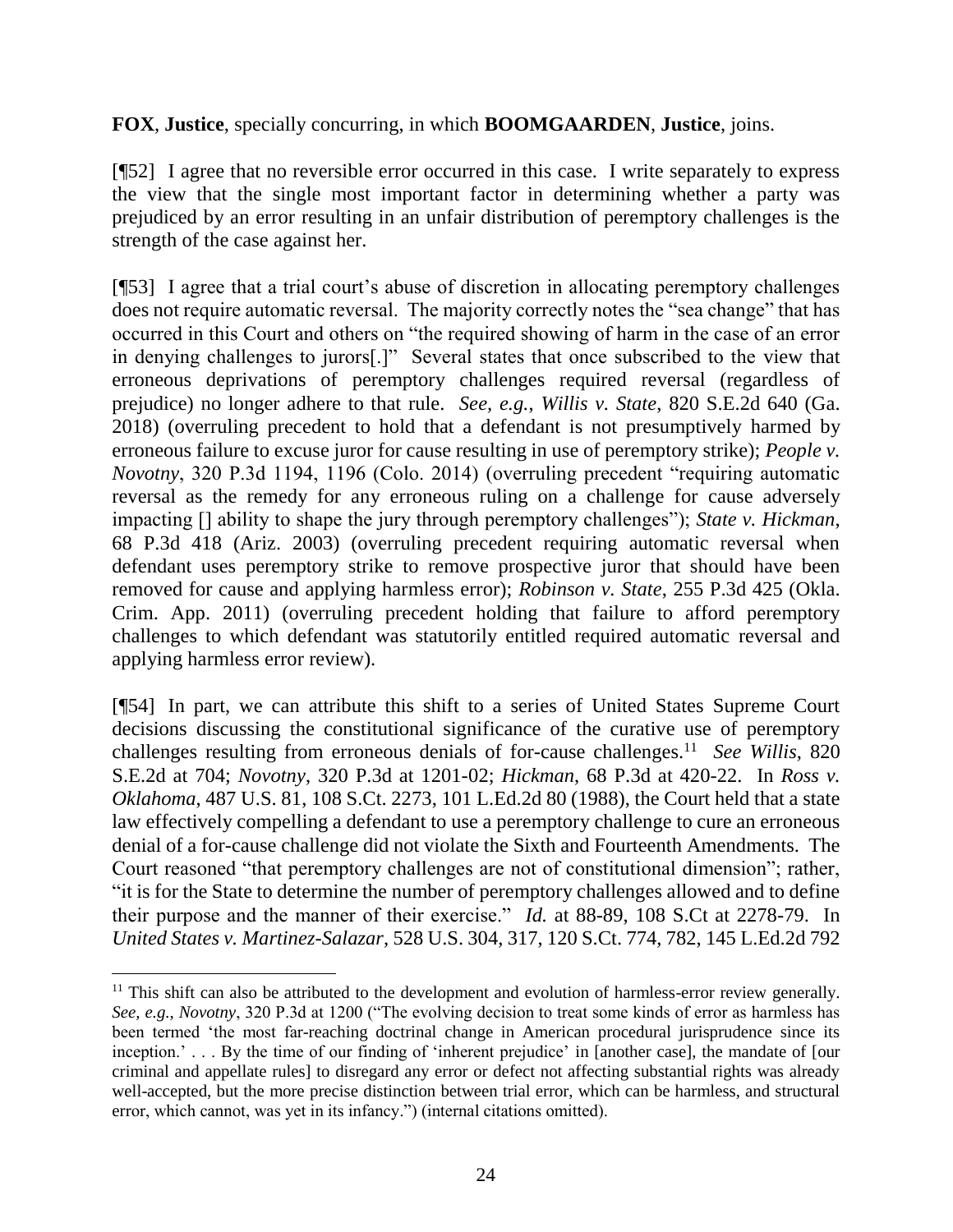(2000), the Court held that a federal "defendant's exercise of peremptory challenges pursuant to [federal rule] is not denied or impaired when the defendant chooses to use a peremptory challenge to remove a juror who should have been excused for cause." Finally, in *Rivera v. Illinois*, 556 U.S. 148, 156, 129 S.Ct. 1446, 1452-53, 173 L.Ed.2d 320 (2009), the Court "granted certiorari [] to resolve an apparent conflict among state high courts over whether the erroneous denial of a peremptory challenge requires automatic reversal of a defendant's conviction as a matter of federal law." (citing *Angus v. State*, 695 N.W.2d 109, 118 (Minn. 2005) (applying automatic reversal rule); *State v. Vreen*, 26 P.3d 236, 238-40 (Wash. 2001) (same); *People v. Bell*, 702 N.W.2d 128, 138-41 (Mich. 2005) (rejecting automatic reversal rule and looking to state law to determine the consequences of an erroneous denial of a peremptory challenge); *People v. Rivera*, 879 N.E.2d 876, 884-91 (Ill. 2007) (same)). The Court held:

> Absent a federal constitutional violation, States retain the prerogative to decide whether such errors . . . require automatic reversal. States are free to decide, as a matter of state law, that a trial court's mistaken denial of a peremptory challenge is reversible error *per se*. Or they may conclude, as the Supreme Court of Illinois implicitly did here, that the improper seating of a competent and unbiased juror does not convert the jury into an ultra vires tribunal; therefore the error could rank as harmless under state law.

*Rivera*, 556 U.S. at 161-62, 129 S.Ct. at 1456.

[¶55] After the United States Supreme Court's decisions in *Ross* and *Martinez-Salazar*, but before *Rivera*, this Court "overruled its precedent holding that the erroneous denial of a for-cause challenge to a juror was reversible error without a showing of prejudice" in *Klahn v. State*, 2004 WY 94, ¶ 19, 96 P.3d 472, 483 (Wyo. 2004). We held harmless error review should apply to a defendant's use of a peremptory challenge to cure a trial court's erroneous denial of a challenge for cause. *Id.* Today, the majority extends *Klahn* "to a trial court's abuse of discretion in allocating peremptory challenges." In both circumstances, there are good reasons to forgo automatic reversal and apply a harmless error standard of review:

> The general object [of harmless error review is] simple, to substitute judgment for automatic application of rules; to preserve review as a check upon arbitrary action and essential unfairness in trials, but at the same time to make the process perform that function without giving men fairly convicted the multiplicity of loopholes which any highly rigid and minutely detailed scheme of errors, especially in relation to procedure, will engender and reflect in a printed record.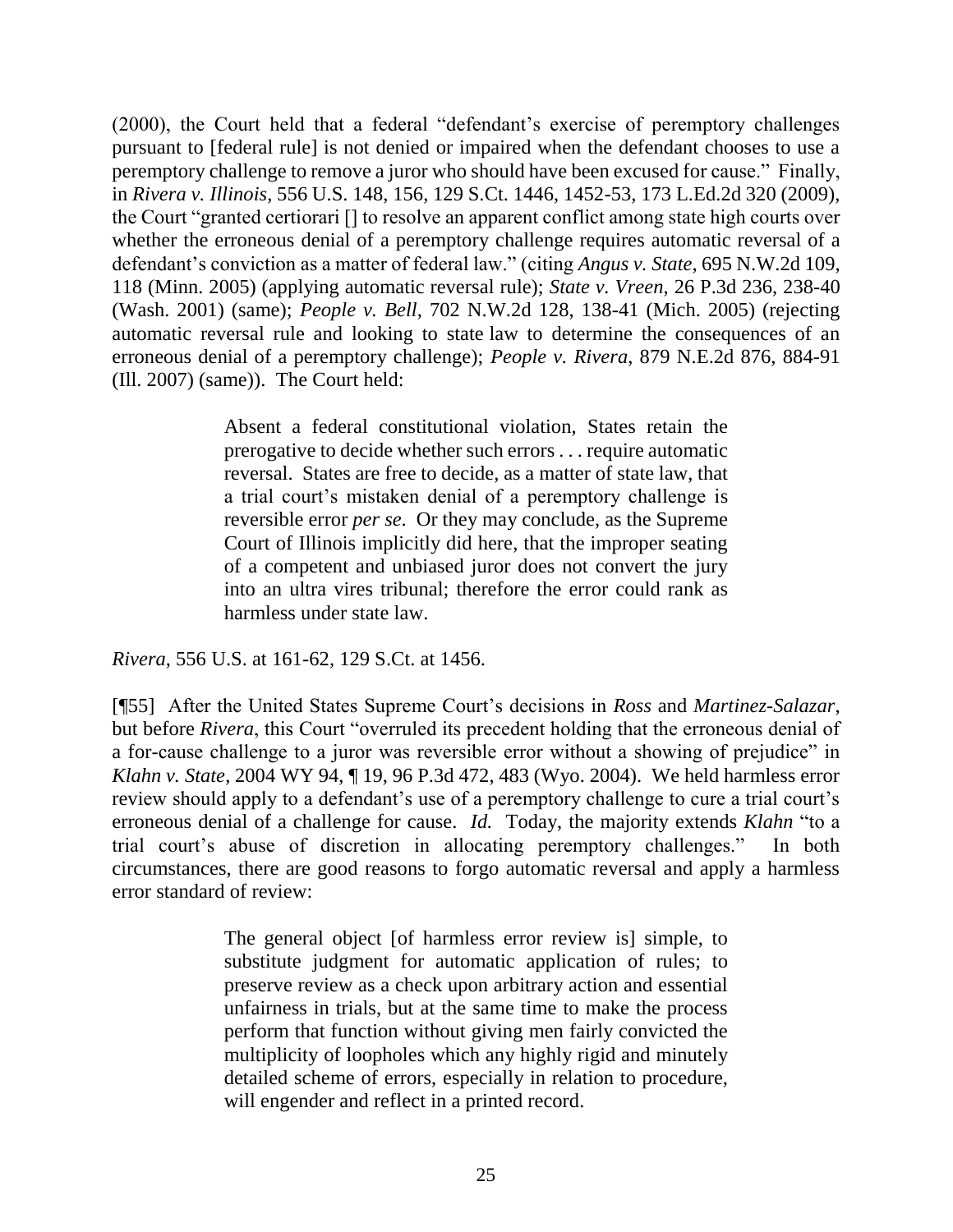3B Fed. Prac. & Proc. Crim. § 852 (4th ed.) (Aug. 2019 Update); *see also* Majority Opinion at ¶ 36 (citing *Klahn*, 2004 WY 94, ¶ 19, 96 P.3d at 483).

[¶56] Yet, as the majority recognizes, a strict application of the test adopted in *Klahn* and *Castellanos* to the unfair distribution of peremptory challenges creates a standard that is nearly impossible to meet*. Castellanos v. State*, 2016 WY 11, ¶ 104, 366 P.3d 1279, 1306 (Wyo. 2016) (requiring the defendant to "demonstrate 'that the jury was not impartial and that he was denied a fair trial'" to show prejudice) (quoting *Klahn*, 2004 WY 94, ¶ 20, 96 P.3d at 484). Those cases dealt with the use of peremptory challenges as a result of the wrongful denial of a challenge for cause, thus giving rise to a slightly different analysis than the analysis required for the issue before us, the unfair distribution of peremptory challenges.<sup>12</sup> In either circumstance, however, the difficulty of proving that the jury who ultimately decided the case was not impartial remains the same. Other courts have recognized:

> The peremptory challenge is used precisely when there is no identifiable basis on which to challenge a particular juror for cause. By its very nature, the peremptory challenge is a tool that may be wielded in a highly subjective and seemingly arbitrary fashion, based upon mere impressions and hunches. Although a litigant may suspect that a potential juror harbors an unarticulated bias or hostility, that litigant would be unable to demonstrate that bias or hostility to an appellate court reviewing for harmless error. Similarly, the government would be hard-pressed to bear its burden of proving that the seating of a peremptorily challenged juror did not harm the defendant. *United States v. Olano*, 507 U.S. 725, 734, 113 S.Ct. 1770, 1777-78, 123 L.Ed.2d 508 (1993) (under harmless error review, government bears the burden of persuasion with respect to prejudice). It would be difficult if not impossible for a reviewing court to determine the degree of harm resulting from erroneously allowing a juror to sit despite an attempted peremptory challenge.

> Another obstacle to harmless-error review of an erroneous denial of peremptory challenge is the dearth of

 $\overline{a}$ 

 $12$  For instance, when peremptory challenges are improperly allocated, it would not be necessary for a party to object to a juror for cause or to the jury as empaneled in order to preserve the issue of prejudice. *See also Wardell v. McMillan*, 844 P.2d 1052, 1059 (Wyo. 1992) ("impartiality is achieved in Wyoming through the exercise of challenges for cause *and* peremptory challenges") (emphasis added). Conversely, when the issue is curative use of a peremptory challenge on a juror that should have been removed for cause, the analysis will necessarily require a party to object to a juror for cause.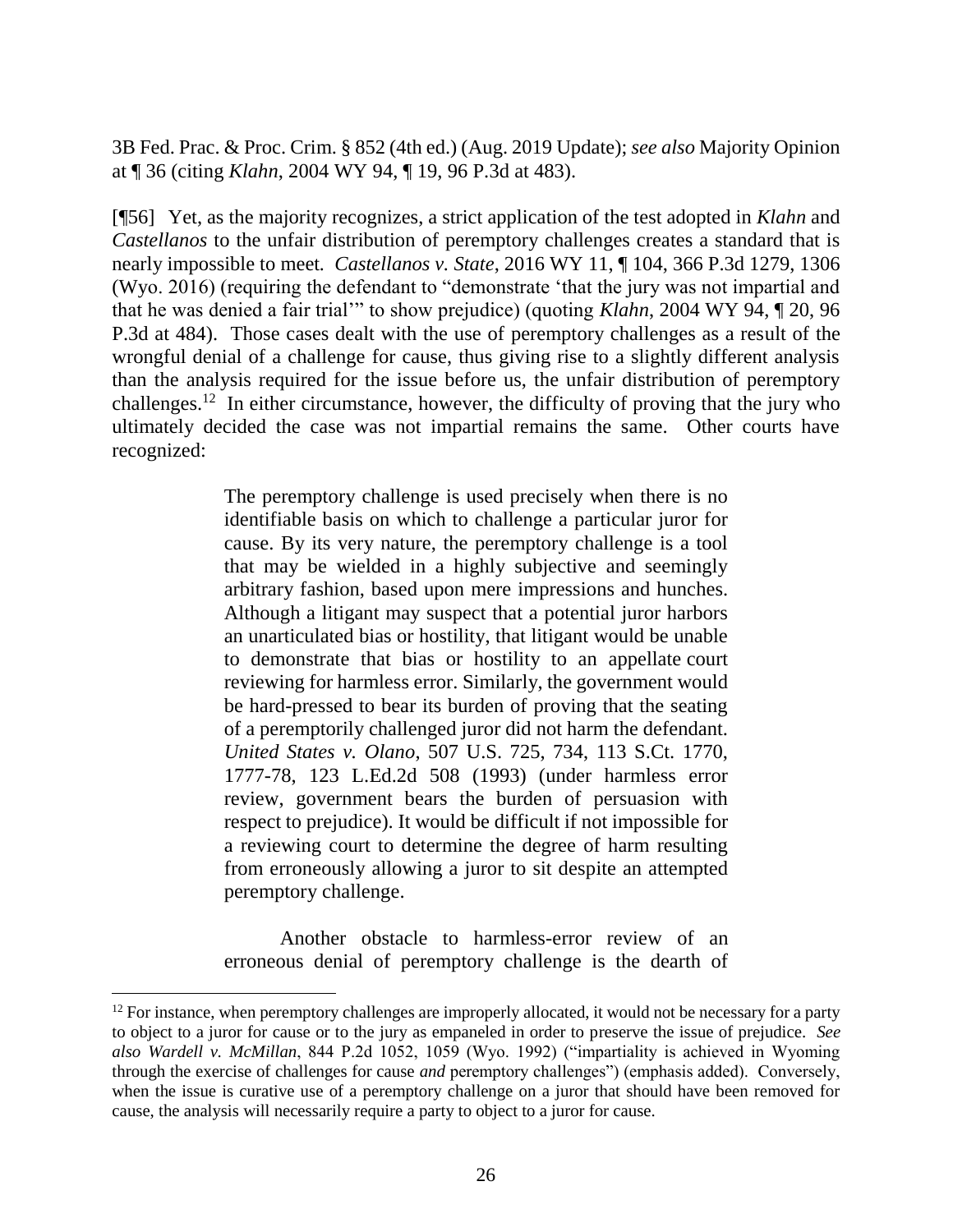information concerning what went on in the jury room. To subject the denial of a peremptory challenge to harmless-error analysis would require appellate courts to do the impossible: to reconstruct what went on in jury deliberations through nothing more than post-trial hearings and sheer speculation. In the context of an appeal based on denial of a peremptory challenge, there is inadequate evidence for an appellate court to determine the degree of harm resulting from the seating of a juror despite a defendant's attempted peremptory strike.

*United States v. Annigoni*, 96 F.3d 1132, 1144-45 (9th Cir. 1996), *overruled by Rivera v. Illinois*, 556 U.S. 148, 129 S.Ct. 1446, 173 L.Ed.2d 320 (2009), *as recognized in United States v. Lindsey*, 634 F.3d 541, 548-49 (9th Cir. 2011)<sup>13</sup>; *see also Novotny*, 320 P.3d at 1206 (Hood, J., concurring in part and dissenting in part) (Determining whether such an error substantially influenced the verdict or impaired the fairness of the trial is "virtually impossible" in part because the "reviewing court would be forced to focus . . . on the general attributes of the jurors who ultimately decided the case. That analysis, apart from being inherently conjectural, ... would be further complicated by well-established law restricting inquiry into the validity of verdicts."); *Com. v. Noel*, 53 A.3d 848, 864 (Pa. Super. Ct. 2012) (Wecht, J., dissenting) ("[T]o demand a showing of prejudice when the issue is how a criminal defendant would have used one or more of his peremptory challenges had not the trial court patently violated the rules governing jury selection is to render a right provided to criminal defendants by Pennsylvania law a 'mere abstraction,' and, consequently, a nullity. . . . The majority suggests that no remedy will lie absent a demonstration of actual prejudice, a demonstration that can never be made[.]") (emphasis omitted).

[¶57] It is this futility that led many courts to adopt a rule of automatic reversal in the first instance.<sup>14</sup> *See Laura A. Newman, LLC v. Roberts*, 365 P.3d 972, 980 (Colo. 2016) ("[A]s

 <sup>13</sup> In *Lindsey*, the Ninth Circuit concluded it could no longer apply *Annigoni's* automatic reversal rule after the United States Supreme Court's decision in *Rivera* because the Ninth Circuit is "not a separate sovereign that may freely prescribe remedies to our own laws absent a federal constitutional violation"; rather, it is "an intermediate court within the federal system, and . . . must take [its] cue from the Supreme Court." *Lindsey*, 634 F.3d at 550. Because the Supreme Court concluded no federal constitutional violation occurred in *Rivera*, the Ninth Circuit concluded *Annigoni's* reasoning had been "fatally undercut" in federal court. It acknowledged, however, that *Rivera* left the states free to decide the proper remedy for the error at issue. *Id.* 

<sup>14</sup> The majority expressly declines to address whether *Klahn* overruled our decision in *Wardell*, 844 P.2d 1052. I agree the specific issue raised by the circumstances in *Wardell* is not before us and we need not decide *Wardell's* continued viability. I do note, however, one statement in *Wardell* that certainly remains true: "requiring the complaining party to show the existence of actual prejudice would ask him to discover the unknowable and to reconstruct what might have been and never was; i.e., a jury properly constituted after running the gauntlet of challenges performed in accordance with the prescribed rules of the game." *Id.* at 1059 (internal quotation marks and alterations omitted).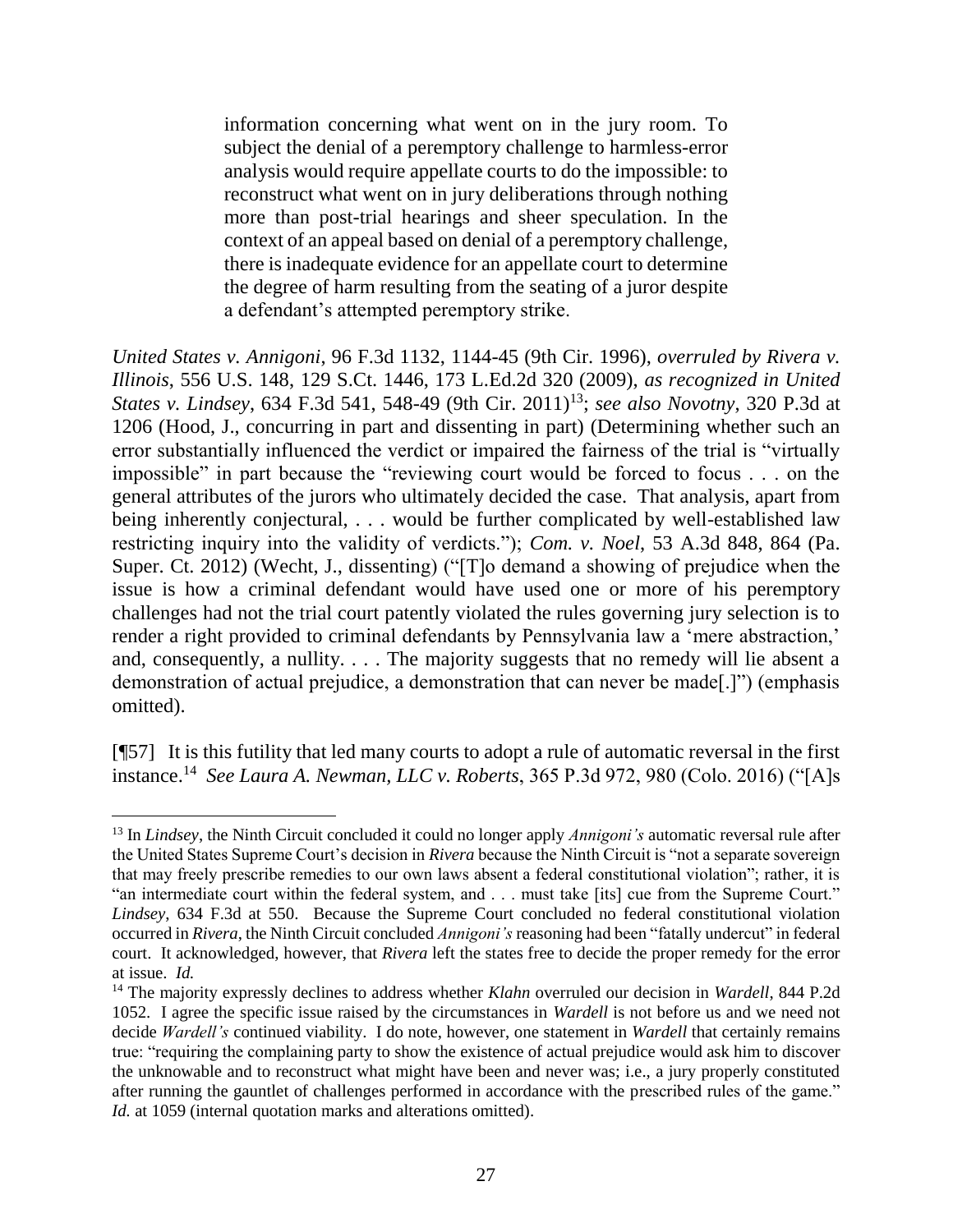we recognized over a century ago, the effect of errors like those at issue on the ultimate result of a trial is a matter of pure conjecture and is not for the trial court, or even this court, to make a guess at. . . . Indeed, our inability to assess the impact of such errors is precisely why we adopted the automatic reversal rule in the first place[.]") (Gabriel, J., dissenting) (internal quotation marks omitted); *King v. Special Res. Mgmt., Inc.*, 846 P.2d 1038, 1042 (Mont. 1993) ("If we require a showing of prejudice . . . we cannot evaluate the effect of an improper grant of peremptory challenges without invading the internal processes of a jury."). It remains the reason several courts continue to apply the automatic reversal rule today. *McCoy v. State*, 112 A.3d 239, 258 (Del. 2015) (holding mistaken denial of a peremptory challenge requires automatic reversal in part because "[a]ny other conclusion would leave [the defendant] without a remedy for the erroneous denial of his right to exercise a peremptory challenge"); *State v. Mootz*, 808 N.W.2d 207, 225-26 (Iowa 2012) (holding court's erroneous ruling on a reverse-*Batson* challenge leading to denial of a peremptory challenge requires automatic reversal because "[a]ny other conclusion would leave the defendant without a remedy"); *State v. Campbell*, 772 N.W.2d 858, 862 (Minn. App. 2009) (holding "automatic reversal remains the appropriate remedy when a trial court erroneously denies a defendant's peremptory challenge, even after . . . *Rivera*" because an "erroneous denial of a peremptory challenge . . . does not lend itself to harmless error analysis") (quoting *State v. Reiners*, 664 N.W.2d 826, 835 (Minn. 2003) ("This difficulty stems from the reviewing court's inability to follow the challenged juror into jury deliberation to determine his or her effect.")); *see also People v. Hecker*, 942 N.E.2d 248, 272 (N.Y. 2010) (holding that mistaken denial of a peremptory challenge "under New York law mandates automatic reversal," despite the United States Supreme Court's holding in *Rivera*); *Com. v. Hampton*, 928 N.E.2d 917, 927 (Mass. 2010) ("We continue to adhere to the view that, for purposes of State law, the erroneous denial of a peremptory challenge requires automatic reversal, without a showing of prejudice."). In short, the requirement that a party erroneously deprived of a peremptory challenge demonstrate that the jury ultimately selected is not impartial converts the problematic rule of automatic reversal into the equally problematic rule of automatic affirmance. *Novotny*, 320 P.3d at 1203-04 (Hood, J., concurring in part and dissenting in part) ("The majority fails to explain how a defendant can ever demonstrate prejudice. . . . [It] thus has replaced [the] rule mandating automatic reversal with a rule seeming to mandate automatic affirmance."). That result reinstates the very practice harmless error doctrine seeks to cure: the automatic application of rules in place of reasoned judgment. *See supra* 3B Fed. Prac. & Proc. Crim. § 852.

[¶58] Thus, I would exercise our state-law prerogative to decide the manner in which we review errors such as those at issue here and hold that the single most important factor in determining whether the error resulted in prejudice is the weight of evidence against the party unfairly deprived of a peremptory challenge.<sup>15</sup> This approach, instead of requiring a

<sup>&</sup>lt;sup>15</sup> "As a threshold to demonstrating [] harm, however, the complaining party must exhaust all of her own peremptory challenges and request additional challenges." *Carrano v. Yale-New Haven Hosp.*, 904 A.2d 149, 163 (Conn. 2006). Absent that exhaustion, a party "stands in no position to complain that it was